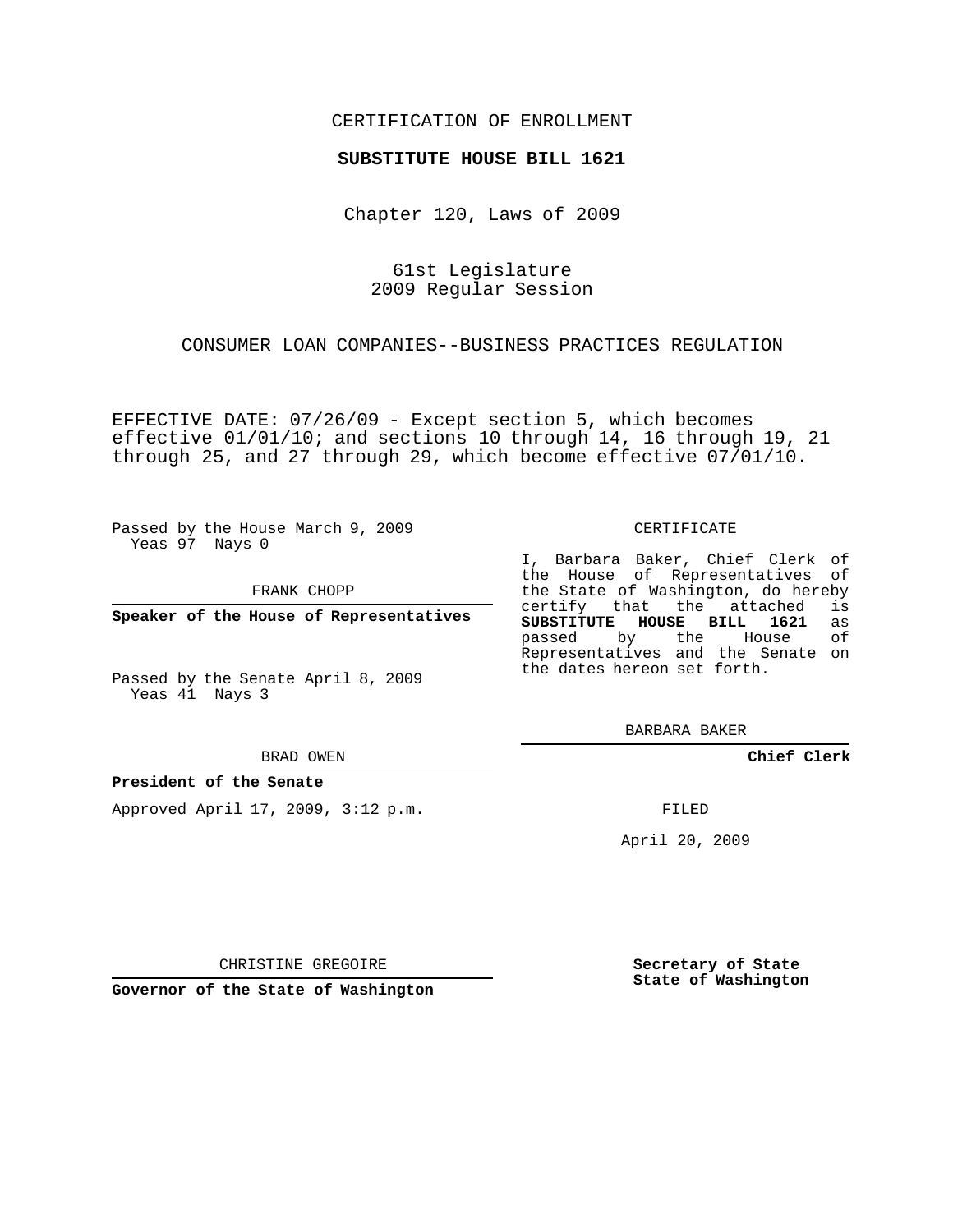# **SUBSTITUTE HOUSE BILL 1621** \_\_\_\_\_\_\_\_\_\_\_\_\_\_\_\_\_\_\_\_\_\_\_\_\_\_\_\_\_\_\_\_\_\_\_\_\_\_\_\_\_\_\_\_\_

\_\_\_\_\_\_\_\_\_\_\_\_\_\_\_\_\_\_\_\_\_\_\_\_\_\_\_\_\_\_\_\_\_\_\_\_\_\_\_\_\_\_\_\_\_

Passed Legislature - 2009 Regular Session

## **State of Washington 61st Legislature 2009 Regular Session**

**By** House Financial Institutions & Insurance (originally sponsored by Representatives Kirby, Bailey, Rodne, Nelson, Simpson, and Moeller)

READ FIRST TIME 02/17/09.

 AN ACT Relating to regulating the business practices of consumer loan companies for compliance with the secure and fair enforcement for mortgage licensing act of 2008; amending RCW 31.04.015, 31.04.025, 31.04.035, 31.04.045, 31.04.102, 31.04.105, 31.04.145, and 31.04.165; adding new sections to chapter 31.04 RCW; creating a new section; and providing effective dates.

BE IT ENACTED BY THE LEGISLATURE OF THE STATE OF WASHINGTON:

 NEW SECTION. **Sec. 1.** A new section is added to chapter 31.04 RCW to read as follows:

 The legislature finds and declares that accessibility to credit is vital to the citizens of this state. The legislature declares that it is essential for the protection of citizens of this state and the stability of the state's economy that standards for licensing and regulation of the business practices of lenders be imposed. The legislature further finds that the activities of lenders and mortgage loan originators and the origination or offering of financing for residential real property have a direct, valuable, and immediate impact upon this state's consumers, this state's economy, the neighborhoods and communities of this state, and the housing and real estate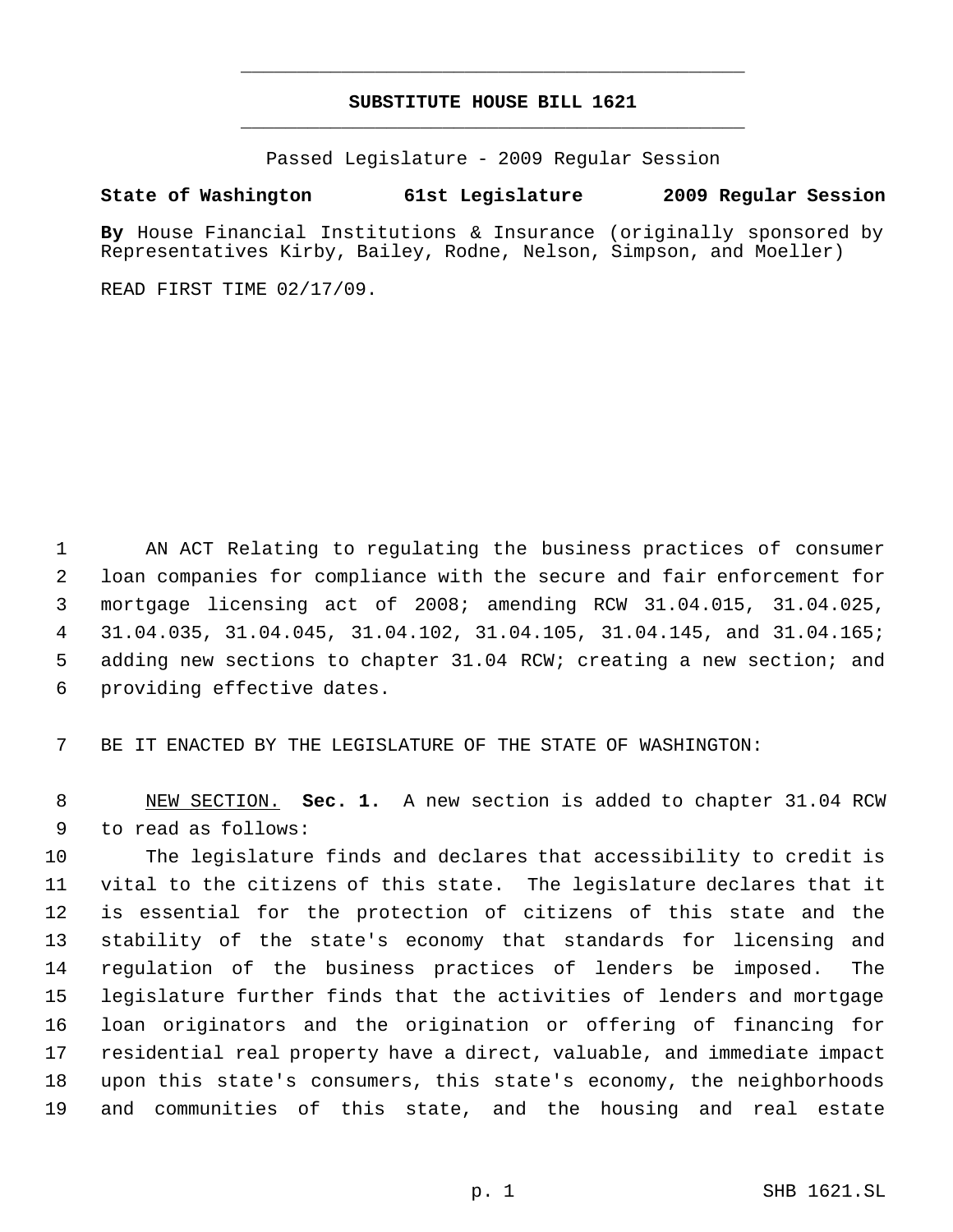industry. The legislature therefore declares that this act is necessary to encourage responsible lending in all credit transactions, to protect borrowers, and to preserve access to credit in the residential real estate lending market.

 5 **Sec. 2.** RCW 31.04.015 and 2001 c 81 s 1 are each amended to read 6 as follows:

 7 The definitions set forth in this section apply throughout this 8 chapter unless the context clearly requires a different meaning.

9  $((1)$  -"Person" -includes individuals, partnerships, associations, 10 limited liability companies, limited liability partnerships, trusts, 11 corporations, and all other legal entities.

12  $(2)$  "License" means a single license issued under the authority of 13 this chapter with respect to a single place of business.

14 (3) "Licensee" means a person to whom one or more licenses have 15 been issued.

16 (4) "Director" means the director of financial institutions.

17  $\left\{5\right\}$  - "Insurance" - means - life - insurance, - disability - insurance, 18 property insurance, involuntary unemployment insurance, and such other 19 insurance as may be authorized by the insurance commissioner.

20  $(6)$  -"Add-on-method" -means -the method -of -precomputing -interest 21 payable on a loan whereby the interest to be earned is added to the 22 principal balance and the total plus any charges allowed under this 23 chapter is stated as the loan amount, without further provision for the 24 payment of interest except for failure to pay according to loan terms. 25 The director may adopt by rule a more detailed explanation of the 26 meaning and use of this method.

27 (7) "Simple interest method" means the method of computing interest payable on a loan by applying the annual percentage interest rate or its periodic equivalent to the unpaid balances of the principal of the 30 loan outstanding for the time outstanding with each payment applied first to any unpaid penalties, fees, or charges, then to accumulated 32 interest, -and -the -remainder -of -the -payment -applied -to -the -unpaid balance of the principal until paid in full. In using such method, interest shall not be payable in advance nor compounded, except that on a loan secured by real estate, a licensee may collect at the time of the loan closing up to but not exceeding forty-five days of prepaid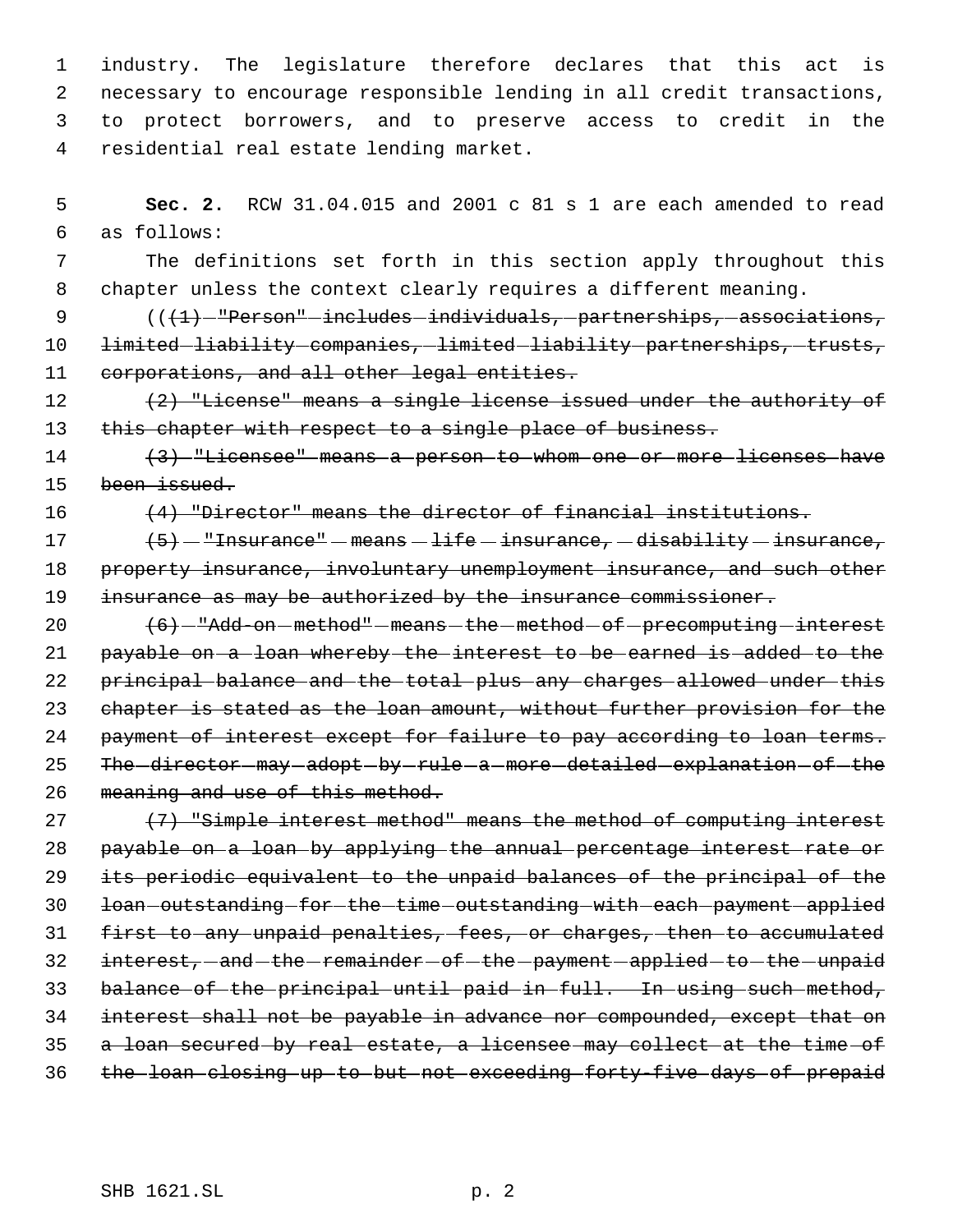1 interest. The director may adopt by rule a more detailed explanation

2 of the meaning and use of this method.

 3 (8) "Applicant" means a person applying for a license under this 4 chapter.

5 (9) - "Borrower" means any person who consults with or retains a 6 licensee or person subject to this chapter in an effort to obtain or 7 seek-information-about-obtaining-a-loan,-regardless-of-whether-that 8 person actually obtains such a loan.

 9 (10) "Loan" means a sum of money lent at interest or for a fee or  $10$  other  $-$  charge  $-$  and  $-$  includes  $-$  both  $-$  open-end  $-$  and  $-$  closed-end  $-$  loan 11 transactions.

12 (11) "Loan originator" means a person employed, either directly or 13 indirectly, or retained as an independent contractor by a licensee, to 14 make or assist a person in applying to obtain a loan.

15 (12) "Making a loan" means closing a loan in a person's name, or 16 advancing, offering to advance, or making a commitment to advance funds 17 to a borrower for a loan.

18 (13) "Mortgage broker" means the same as defined in RCW 19.146.010, 19 except that for purposes of this chapter, a licensee or person subject 20 to this chapter cannot receive compensation as both a consumer loan 21 licensee making the loan and as a mortgage broker in the same loan 22 transaction.

23 (14) "Officer" means an official appointed by the company for the 24 purpose of making business decisions or corporate decisions.

25  $(15)$  - "Principal" - means - any - person - who - controls, - directly - or 26 indirectly through one or more intermediaries, alone or in concert with 27 others, a ten percent or greater interest in a partnership; company; 28 association-or-corporation; - or - a - limited - liability - company, - and - the 29 owner of a sole proprietorship.

30 (16) "Senior officer" means an officer of a licensee at the vice 31 president level or above.

 (17) "Third party service provider" means any person other than the licensee or a mortgage broker who provides goods or services to the 34 licensee - or - borrower - in - connection - with - the - preparation - of - the borrower's loan and includes, but is not limited to, credit reporting  $agencies, -real - estate - brokers - or - sales persons, - title - insurance$  companies and agents, appraisers, structural and pest inspectors, or 38 escrow - companies.)) (1) \_ "Add-on \_ method" \_ means \_ the \_ method \_ of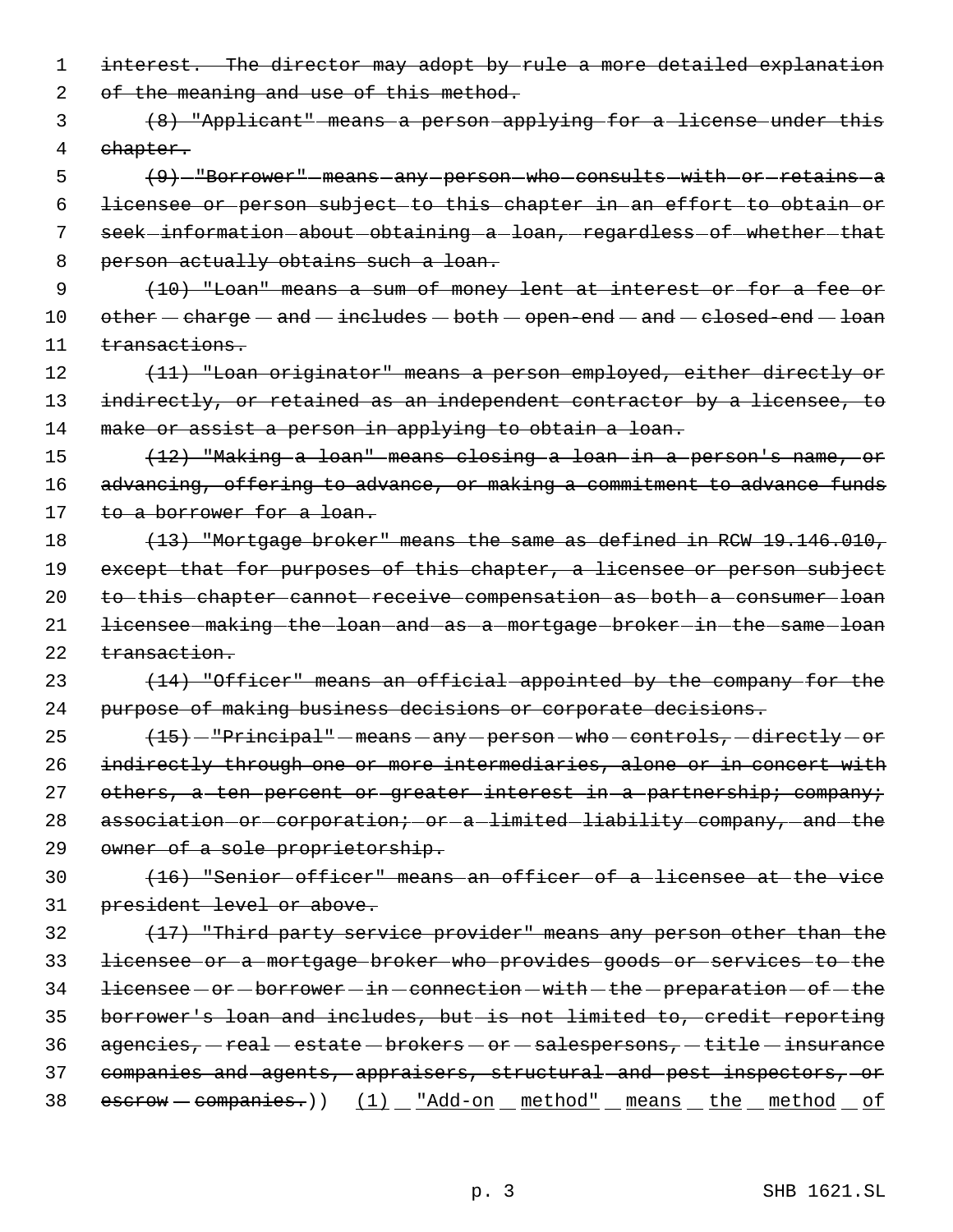1 precomputing interest payable on a loan whereby the interest to be earned is added to the principal balance and the total plus any charges allowed under this chapter is stated as the loan amount, without further provision for the payment of interest except for failure to pay 5 according to loan terms. The director may adopt by rule a more detailed explanation of the meaning and use of this method.

 (2) "Applicant" means a person applying for a license under this chapter.

9 (3) "Borrower" means any person who consults with or retains a licensee or person subject to this chapter in an effort to obtain or seek information about obtaining a loan, regardless of whether that person actually obtains such a loan.

 (4) "Depository institution" has the same meaning as in section 3 of the federal deposit insurance act on the effective date of this section, and includes credit unions.

(5) "Director" means the director of financial institutions.

 (6) "Federal banking agencies" means the board of governors of the federal reserve system, comptroller of the currency, director of the office of thrift supervision, national credit union administration, and federal deposit insurance corporation.

 (7) "Individual servicing a mortgage loan" means a person on behalf 22 of a lender or servicer licensed by this state, who collects or 23 receives payments including payments of principal, interest, escrow amounts, and other amounts due, on existing obligations due and owing to the licensed lender or servicer for a residential mortgage loan when the borrower is in default, or in reasonably foreseeable likelihood of default, working with the borrower and the licensed lender or servicer, 28 collects data and makes decisions necessary to modify either temporarily or permanently certain terms of those obligations, or otherwise finalizing collection through the foreclosure process.

 (8) "Insurance" means life insurance, disability insurance, property insurance, involuntary unemployment insurance, and such other insurance as may be authorized by the insurance commissioner.

 (9) "License" means a single license issued under the authority of 35 this chapter with respect to a single place of business.

 (10) "Licensee" means a person to whom one or more licenses have been issued.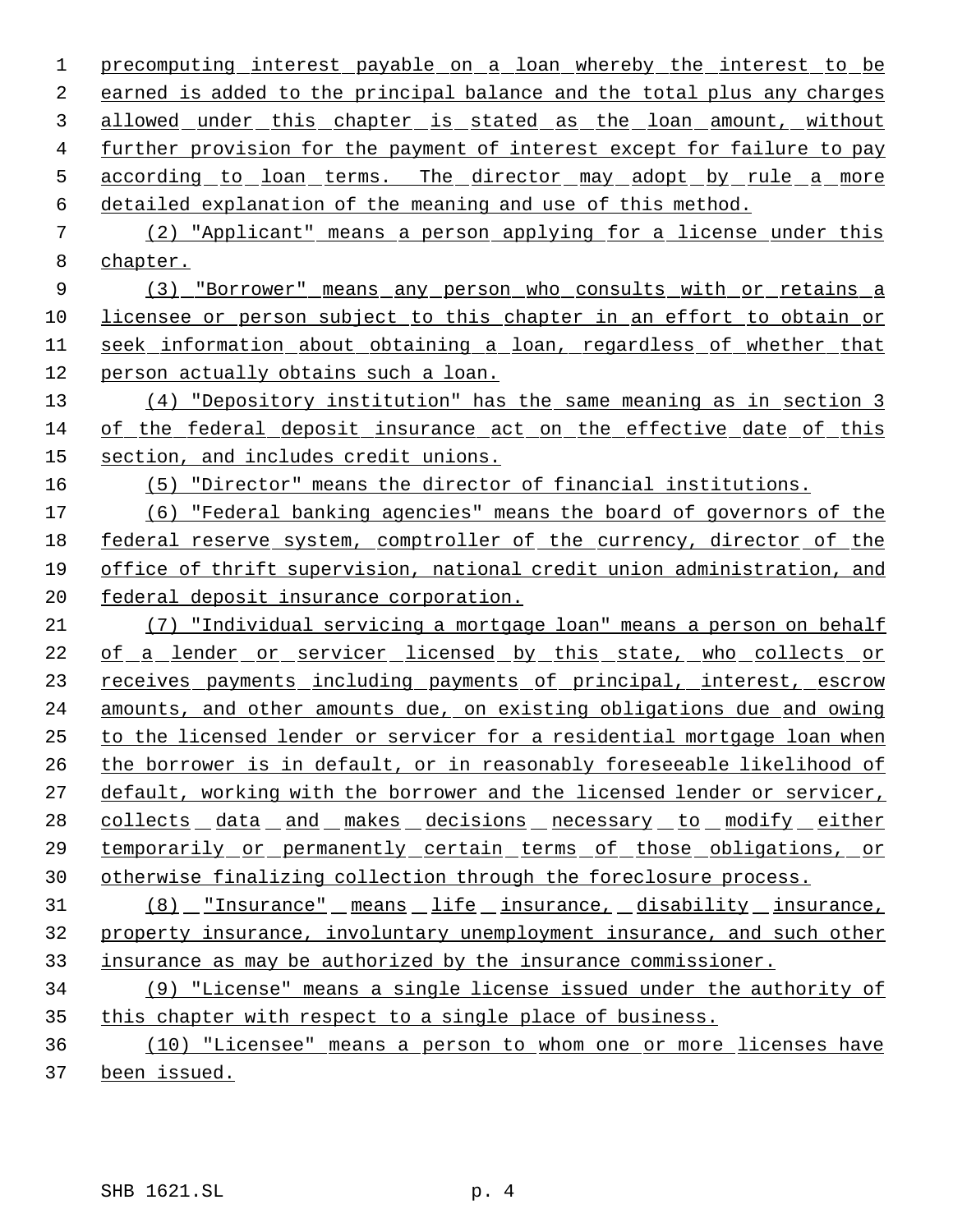(11) "Loan" means a sum of money lent at interest or for a fee or 2 other charge and includes both open-end and closed-end loan transactions.

 (12) "Loan processor" means an individual who performs clerical or support duties as an employee at the direction of and subject to the supervision and instruction of a person licensed, or exempt from licensing, under chapter 19.146 RCW.

 (13) "Making a loan" means advancing, offering to advance, or making a commitment to advance funds to a borrower for a loan.

 (14) "Mortgage broker" means the same as defined in RCW 19.146.010, except that for purposes of this chapter, a licensee or person subject to this chapter cannot receive compensation as both a consumer loan licensee making the loan and as a consumer loan licensee acting as the mortgage broker in the same loan transaction.

 (15)(a) "Mortgage loan originator" means an individual who for compensation or gain (i) takes a residential mortgage loan application, 17 or (ii) offers or negotiates terms of a residential mortgage loan. "Mortgage loan originator" does not include any individual who performs purely administrative or clerical tasks; and does not include a person 20 or entity solely involved in extensions of credit relating to timeshare plans, as that term is defined in section 101(53D) of Title 11, United States Code. For the purposes of this definition, administrative or 23 clerical tasks means the receipt, collection, and distribution of 24 information common for the processing of a loan in the mortgage industry and communication with a consumer to obtain information necessary for the processing of a residential mortgage loan.

 (b) "Mortgage loan originator" does not include a person or entity that only performs real estate brokerage activities and is licensed or registered in accordance with applicable state law, unless the person 30 or entity is compensated by a lender, a mortgage broker, or other mortgage loan originator or by any agent of such a lender, mortgage broker, or other mortgage loan originator. For the purposes of this act the term "real estate brokerage activity" means any activity that involves offering or providing real estate brokerage services to the public, including:

 (i) Acting as a real estate agent or real estate broker for a buyer, seller, lessor, or lessee of real property;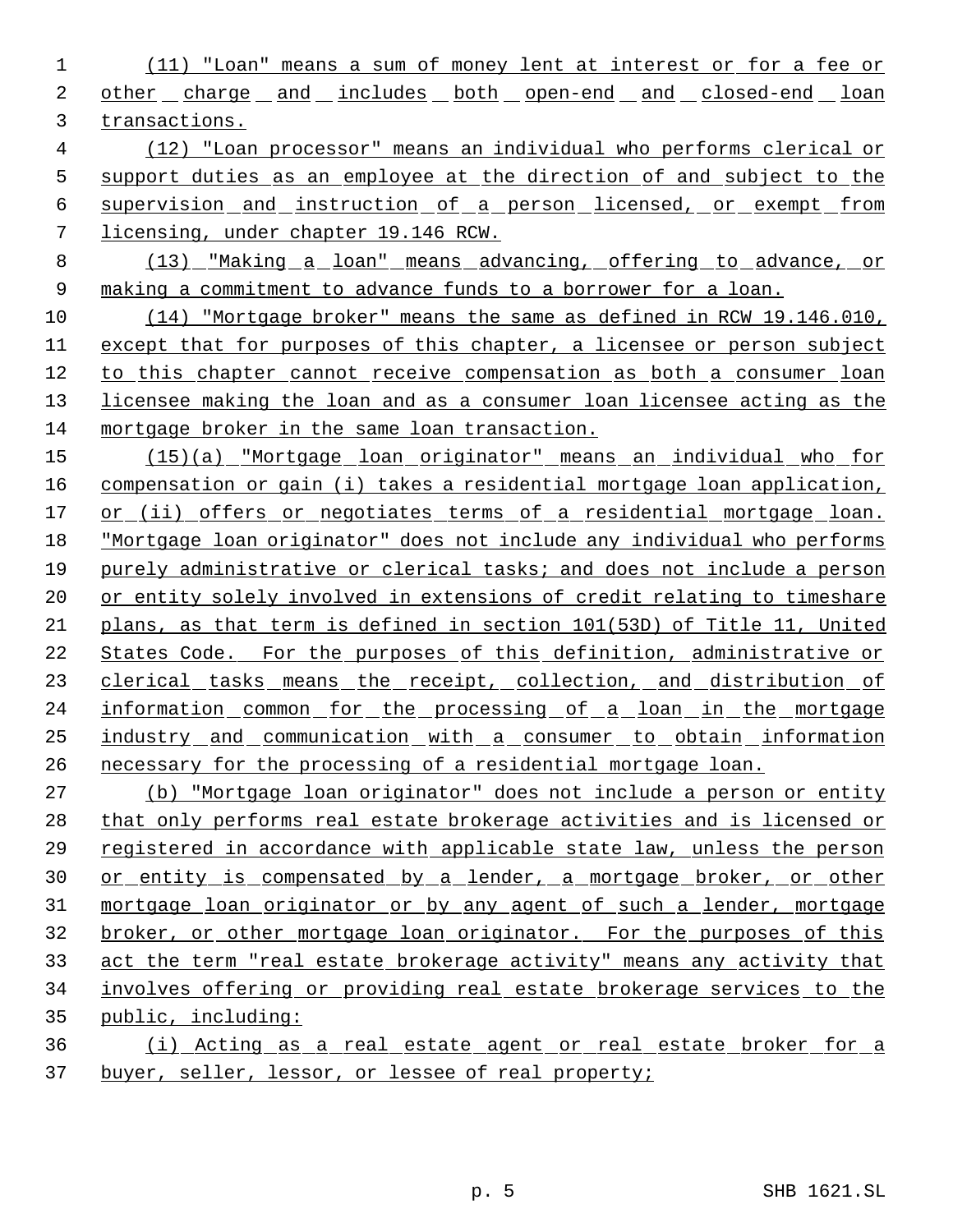(ii) Bringing together parties interested in the sale, purchase, lease, rental, or exchange of real property; (iii) Negotiating, on behalf of any party, any portion of a contract relating to the sale, purchase, lease, rental, or exchange of real property, other than in connection with providing financing with respect to such a transaction; (iv) Engaging in any activity for which a person engaged in the activity is required to be registered or licensed as a real estate agent or real estate broker under any applicable law; and (v) Offering to engage in any activity, or act in any capacity, described in (b)(i) through (iv) of this subsection. (c) This subsection does not apply to an individual servicing a 13 mortgage loan before July 1, 2011. (16) "Nationwide mortgage licensing system and registry" means a 15 mortgage licensing system developed and maintained by the conference of 16 state bank supervisors and the American association of residential 17 mortgage regulators for the licensing and registration of mortgage loan originators. (17) "Officer" means an official appointed by the company for the purpose of making business decisions or corporate decisions. (18) "Person" includes individuals, partnerships, associations, limited liability companies, limited liability partnerships, trusts, 23 corporations, and all other legal entities. (19) "Principal" means any person who controls, directly or indirectly through one or more intermediaries, alone or in concert with 26 others, a ten percent or greater interest in a partnership; company; association or corporation; or a limited liability company, and the owner of a sole proprietorship. (20) "Registered mortgage loan originator" means any individual who meets the definition of mortgage loan originator and is an employee of 31 a depository institution; a subsidiary that is owned and controlled by a depository institution and regulated by a federal banking agency; or an institution regulated by the farm credit administration and is 34 registered with, and maintains a unique identifier through, the nationwide mortgage licensing system and registry. (21) "Residential mortgage loan" means any loan primarily for personal, family, or household use that is secured by a mortgage, deed 38 of trust, or other equivalent consensual security interest on a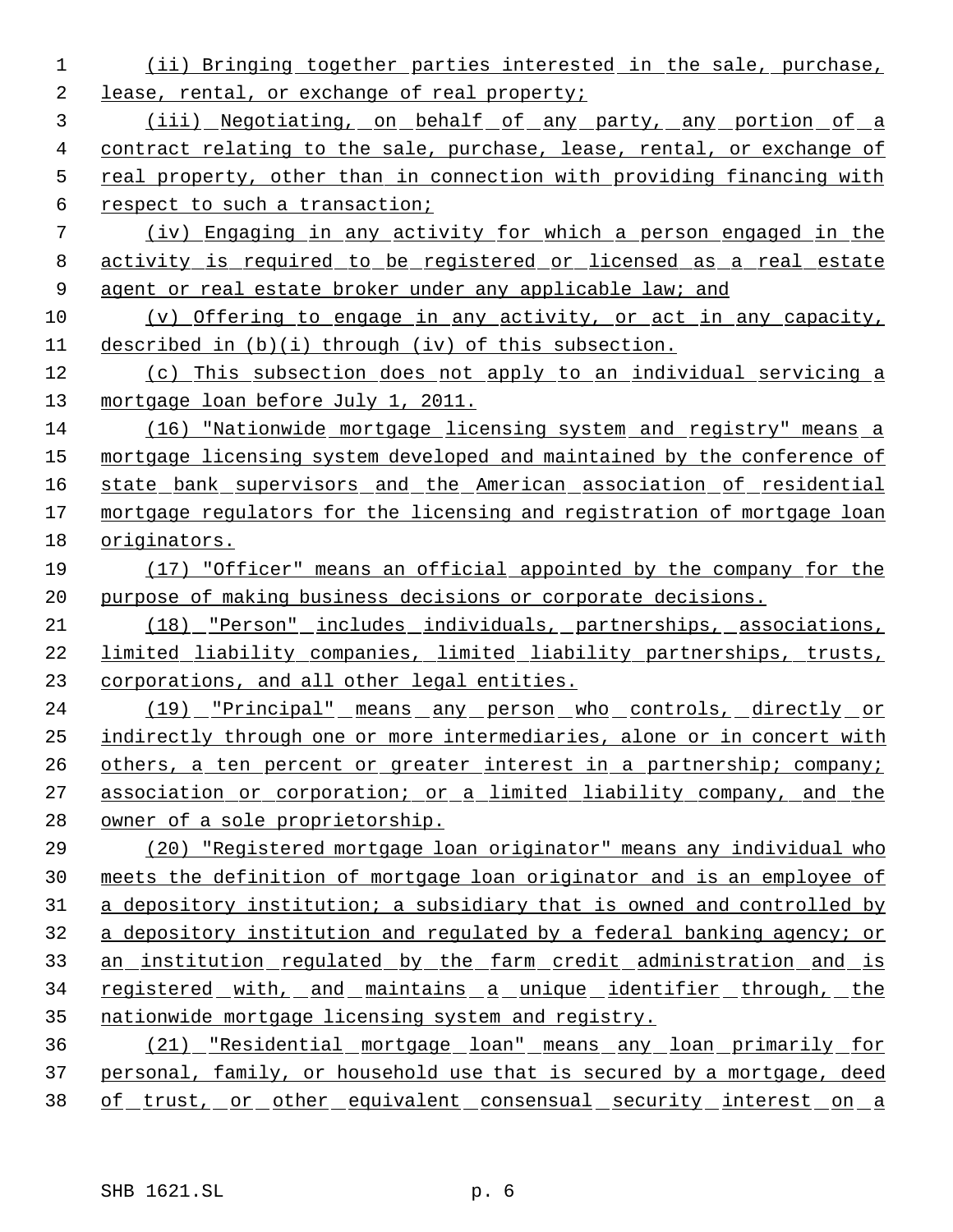dwelling, as defined in section 103(v) of the truth in lending act, or residential real estate upon which is constructed or intended to be constructed a dwelling.

 (22) "S.A.F.E. act" means the secure and fair enforcement for mortgage licensing act of 2008, Title V of the housing and economic recovery act of 2008 ("HERA"), P.L. 110-289, effective July 30, 2008.

 (23) "Senior officer" means an officer of a licensee at the vice president level or above.

9 (24) "Simple interest method" means the method of computing interest payable on a loan by applying the annual percentage interest rate or its periodic equivalent to the unpaid balances of the principal of the loan outstanding for the time outstanding with each payment 13 applied first to any unpaid penalties, fees, or charges, then to accumulated interest, and the remainder of the payment applied to the 15 unpaid balance of the principal until paid in full. In using such 16 method, interest shall not be payable in advance nor compounded, except 17 that on a loan secured by real estate, a licensee may collect at the time of the loan closing up to but not exceeding forty-five days of prepaid interest. The director may adopt by rule a more detailed explanation of the meaning and use of this method.

 (25) "Third-party service provider" means any person other than the licensee or a mortgage broker who provides goods or services to the 23 licensee or borrower in connection with the preparation of the borrower's loan and includes, but is not limited to, credit reporting agencies, real estate brokers or salespersons, title insurance 26 companies and agents, appraisers, structural and pest inspectors, or escrow companies.

28 (26) "Unique identifier" means a number or other identifier assigned by protocols established by the nationwide mortgage licensing system and registry.

 **Sec. 3.** RCW 31.04.025 and 2008 c 78 s 1 are each amended to read as follows:

33 ((Each-loan-made-to-a-resident-of-this-state-by-a-licensee-is 34 subject to the authority and restrictions of this chapter, unless such loan is made under the authority of chapter 63.14 RCW. This chapter shall not apply to any person doing business under and as permitted by 37 any law of this state or of the United States relating to banks,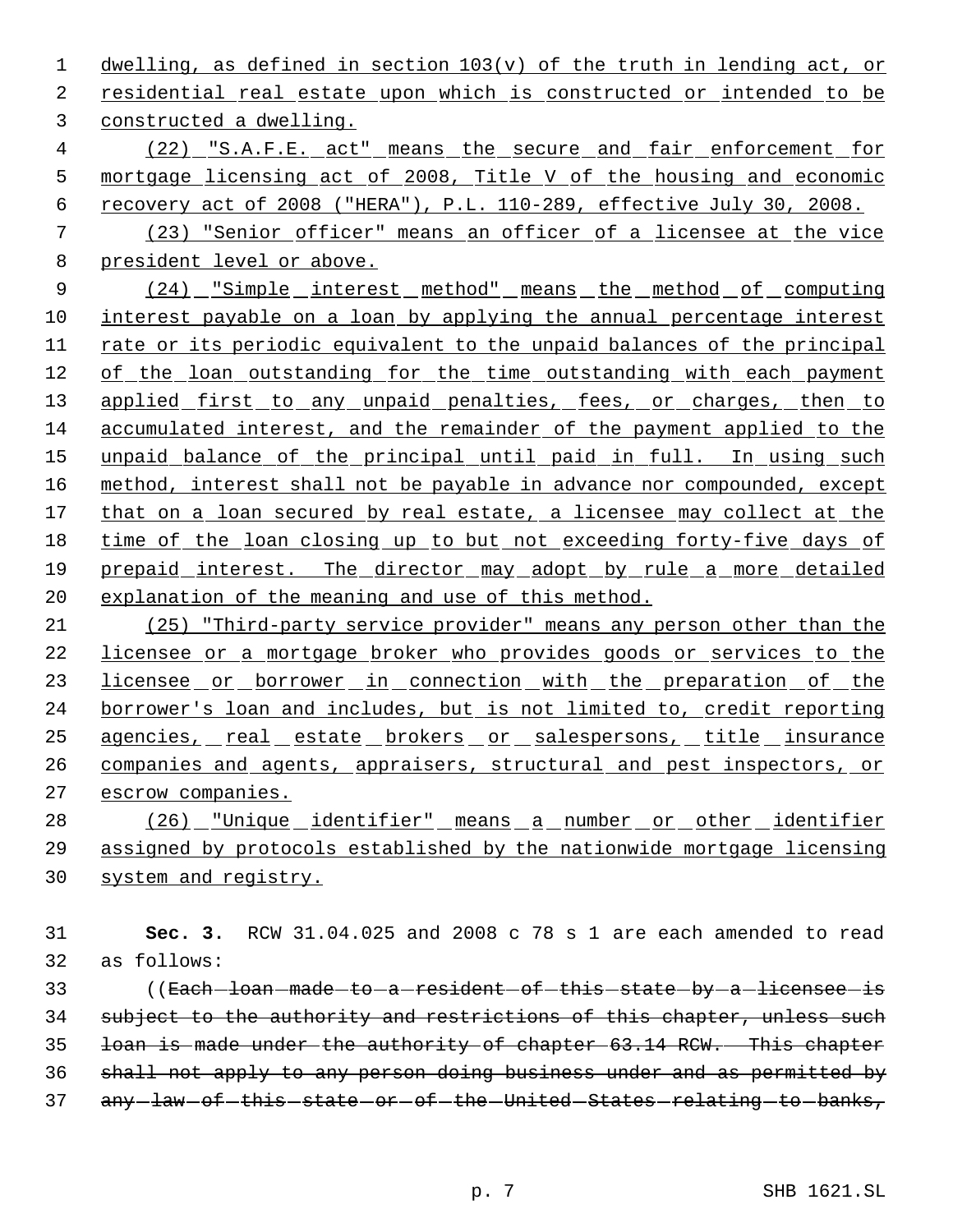| 1  | savings banks, trust companies, savings and loan or building and loan      |
|----|----------------------------------------------------------------------------|
| 2  | $associations, -or—credit—unions, -nor +6 - any — pawnbreoking — business$ |
| 3  | lawfully transacted under and as permitted by any law of this state        |
| 4  | regulating pawnbrokers, nor to any loan of credit made pursuant to a       |
| 5  | eredit card plan.))                                                        |
| 6  | (1) This chapter does not apply to the following:                          |
| 7  | (a) Any person doing business under, and as permitted by, any law          |
| 8  | of this state or of the United States relating to banks, savings banks,    |
| 9  | trust companies, savings and loan or building and loan associations, or    |
| 10 | credit unions;                                                             |
| 11 | (b) Entities making loans under chapter 19.60 RCW (pawnbroking);           |
| 12 | (c) Entities making loans under chapter 63.14 RCW (retail                  |
| 13 | installment sales of goods and services);                                  |
| 14 | (d) Entities making loans under chapter 31.45 RCW (check cashers           |
| 15 | and sellers);                                                              |
| 16 | (e) Any person making loans primarily for business, commercial, or         |
| 17 | agricultural purposes, or making loans made to government or government    |
| 18 | agencies or instrumentalities, or to organizations as defined in the       |
| 19 | federal truth in lending act;                                              |
| 20 | (f) Entities making loans under chapter 43.185 RCW (housing trust          |
| 21 | $fund$ );                                                                  |
| 22 | (g) Entities making loans under programs of the United States              |
| 23 | department of agriculture, department of housing and urban development,    |
| 24 | or other federal government program that provides funding or access to     |
| 25 | funding for single-family housing developments or grants to low-income     |
| 26 | individuals for the purchase or repair of single-family housing; and       |
| 27 | (h) Entities making loans which are not residential mortgage loans         |
| 28 | under a credit card plan.                                                  |
| 29 | (2) The director may, at his or her discretion, waive applicability        |
| 30 | of the consumer loan company licensing provisions of this chapter to       |
| 31 | other persons, not including individuals subject to the S.A.F.E. act,      |
| 32 | making loans when the director determines it necessary to facilitate       |
| 33 | <u>commerce and protect consumers. The director may adopt rules</u>        |
| 34 | interpreting this section.                                                 |
|    |                                                                            |

35 **Sec. 4.** RCW 31.04.035 and 2008 c 78 s 2 are each amended to read 36 as follows:

37 No person may engage in the business of making secured or unsecured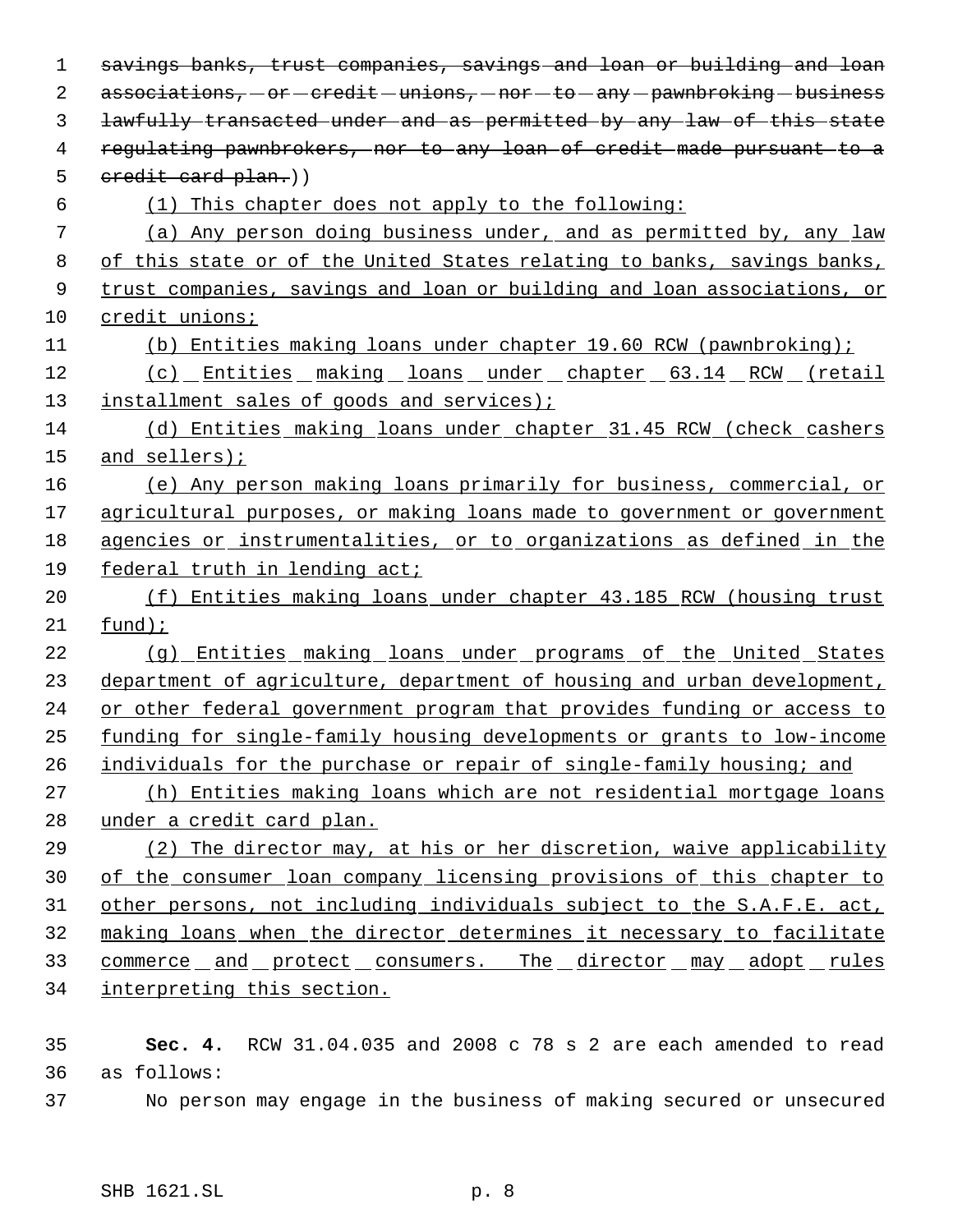1 loans of money, credit, or things in action without first obtaining and 2 maintaining a license in accordance with this chapter, except those 3 exempt under RCW 31.04.025.

 4 **Sec. 5.** RCW 31.04.045 and 2001 c 81 s 4 are each amended to read 5 as follows:

6 (1) Application for a license under this chapter must be ( $(i\text{in})$ 7 writing-and)) made to the nationwide mortgage licensing system and 8 registry or in the form prescribed by the director. The application 9 must contain at least the following information:

10 (a) The name and the business addresses of the applicant;

11 (b) If the applicant is a partnership or association, the name of 12 every member;

13 (c) If the applicant is a corporation, the name, residence address, 14 and telephone number of each officer and director;

15 (d) The street address, county, and municipality from which 16 business is to be conducted; and

17 (e) Such other information as the director may require by rule.

18 (2) As part of or in connection with an application for any license 19 under this section, or periodically upon license renewal, each officer, 20 director, and owner applicant shall furnish information concerning his 21 or her identity, including fingerprints for submission to the 22 Washington state patrol, the federal bureau of investigation, the 23 nationwide mortgage licensing system and registry, or any governmental 24 agency or entity authorized to receive this information for a state and 25 national criminal history background check; personal history; 26 experience; business record; purposes; and other pertinent facts, as 27 the director may reasonably require. As part of or in connection with 28 an application for a license under this chapter, or periodically upon 29 license renewal, the director is authorized to receive criminal history 30 record information that includes nonconviction data as defined in RCW 31 10.97.030. The department may only disseminate nonconviction data 32 obtained under this section to criminal justice agencies. This section 33 does not apply to financial institutions regulated under chapters 31.12 34 and 31.13 RCW and Titles 30, 32, and 33 RCW.

35 (3) In order to reduce the points of contact which the federal 36 bureau of investigation may have to maintain, the director may use the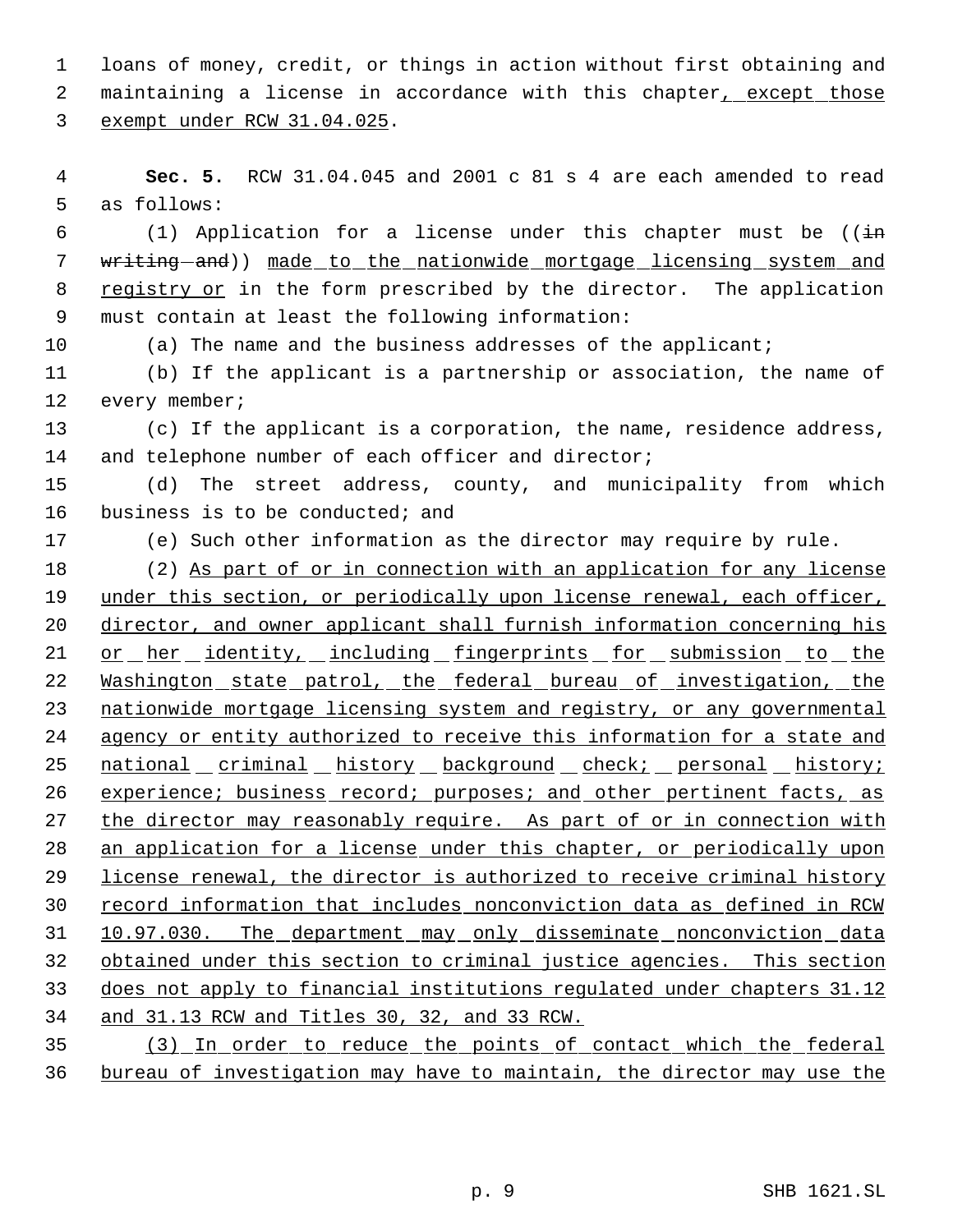nationwide mortgage licensing system and registry as a channeling agent for requesting information from and distributing information to the department of justice or any governmental agency.

 (4) In order to reduce the points of contact which the director may 5 have to maintain, the director may use the nationwide mortgage licensing system and registry as a channeling agent for requesting and distributing information to and from any source so directed by the director.

 (5) At the time of filing an application for a license under this 10 chapter, each applicant shall pay to the director or through the 11 nationwide mortgage licensing system and registry an investigation fee and the license fee in an amount determined by rule of the director to be sufficient to cover the director's costs in administering this chapter.

 $((+3))$   $(6)$  Each applicant shall file and maintain a surety bond, approved by the director, executed by the applicant as obligor and by a surety company authorized to do a surety business in this state as surety, whose liability as such surety shall not exceed in the aggregate the penal sum of the bond. The penal sum of the bond shall 20 be ((one hundred thousand dollars for each licensed location up to and 21 including five licensed locations, and an additional ten thousand 22 dollars - for - each - licensed - location - in - excess - of - five - licensed 23 locations, except that a licensee who makes a loan secured by real property shall maintain at a minimum a surety bond with a penal sum of 25 not less than four hundred thousand dollars)) a minimum of thirty 26 thousand dollars and based on the annual dollar amount of loans 27 originated. The bond shall run to the state of Washington as obligee for the use and benefit of the state and of any person or persons who may have a cause of action against the obligor under this chapter. The bond shall be conditioned that the obligor as licensee will faithfully conform to and abide by this chapter and all the rules adopted under this chapter. The bond will pay to the state and any person or persons having a cause of action against the obligor all moneys that may become due and owing to the state and those persons under and by virtue of this chapter. In lieu of a surety bond, if the applicant is a Washington business corporation, the applicant may maintain unimpaired capital, surplus, and long-term subordinated debt in an amount that at any time its outstanding promissory notes or other evidences of debt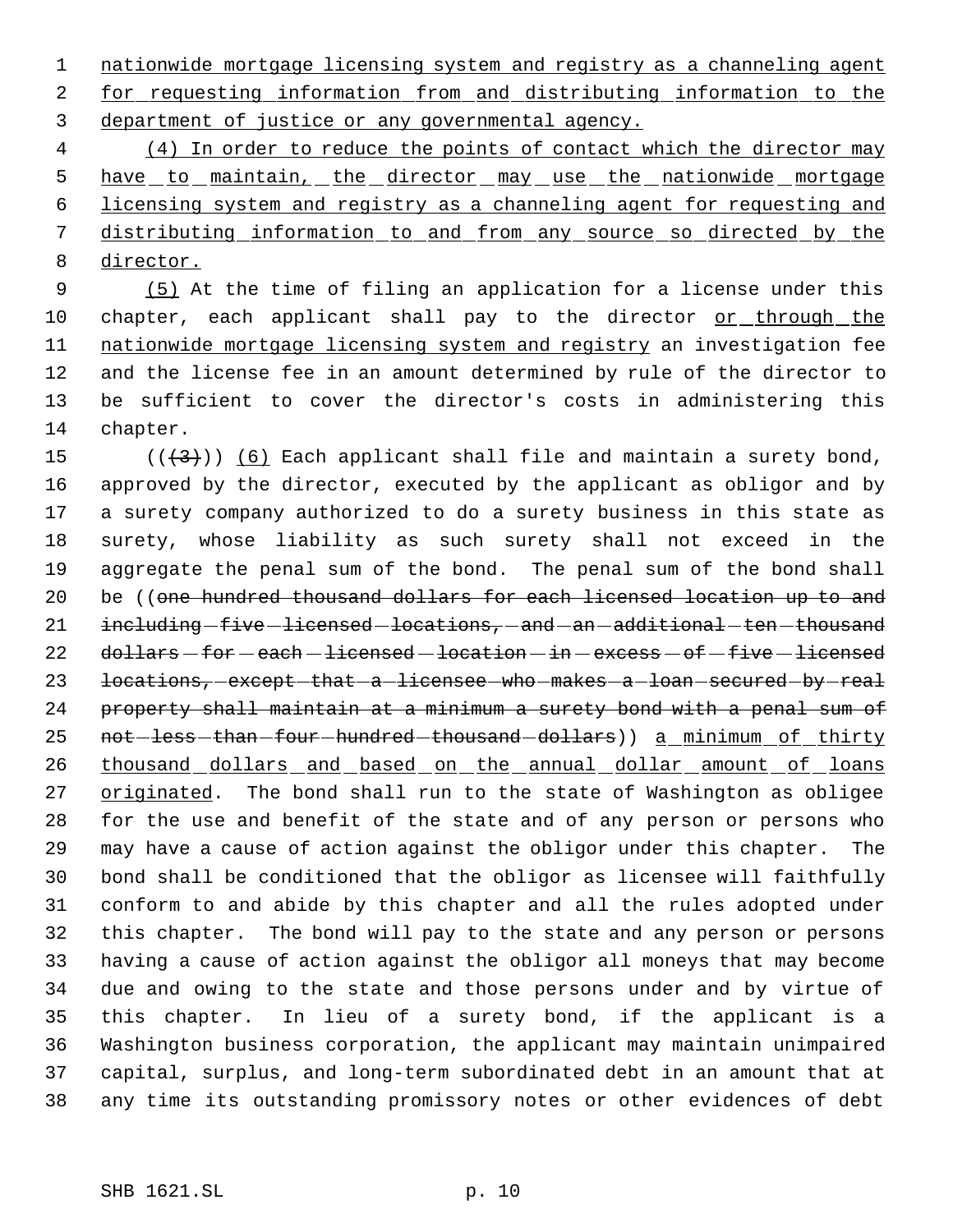(other than long-term subordinated debt) in an aggregate sum do not exceed three times the aggregate amount of its unimpaired capital, surplus, and long-term subordinated debt. The director may define qualifying "long-term subordinated debt" for purposes of this section.

 **Sec. 6.** RCW 31.04.102 and 2002 c 346 s 1 are each amended to read as follows:

 (1) For all loans made by a licensee that are not secured by a lien on real property, the licensee must make disclosures in compliance with the truth in lending act, 15 U.S.C. Sec. 1601 and regulation Z, 12 10 C.F.R. ((Sec. [Part])) Part 226, and all other applicable federal laws and regulations.

 (2) For all loans made by a licensee that are secured by a lien on real property, the licensee shall provide to each borrower within three business days following receipt of a loan application a written disclosure containing an itemized estimation and explanation of all fees and costs that the borrower is required to pay in connection with obtaining a loan from the licensee. A good faith estimate of a fee or cost shall be provided if the exact amount of the fee or cost is not available when the disclosure is provided. Disclosure in a form which complies with the requirements of the truth in lending act, 15 U.S.C. 21 Sec. 1601 and regulation Z, 12 C.F.R. ((Sec. [Part])) Part 226, the real estate settlement procedures act and regulation X, 24 C.F.R. Sec. 3500, and all other applicable federal laws and regulations, as now or hereafter amended, shall be deemed to constitute compliance with this disclosure requirement. Each licensee shall comply with all other applicable federal and state laws and regulations.

 (3) In addition, for all loans made by the licensee that are secured by a lien on real property, the licensee must provide to the borrower an estimate of the annual percentage rate on the loan and a disclosure of whether or not the loan contains a prepayment penalty within three days of receipt of a loan application. The annual percentage rate must be calculated in compliance with the truth in 33 lending act, 15 U.S.C. Sec. 1601 and regulation Z, 12 C.F.R. ((See.  $\{Part\})$ ) Part 226. If a licensee provides the borrower with a disclosure in compliance with the requirements of the truth in lending act within three business days of receipt of a loan application, then the licensee has complied with this subsection. If the director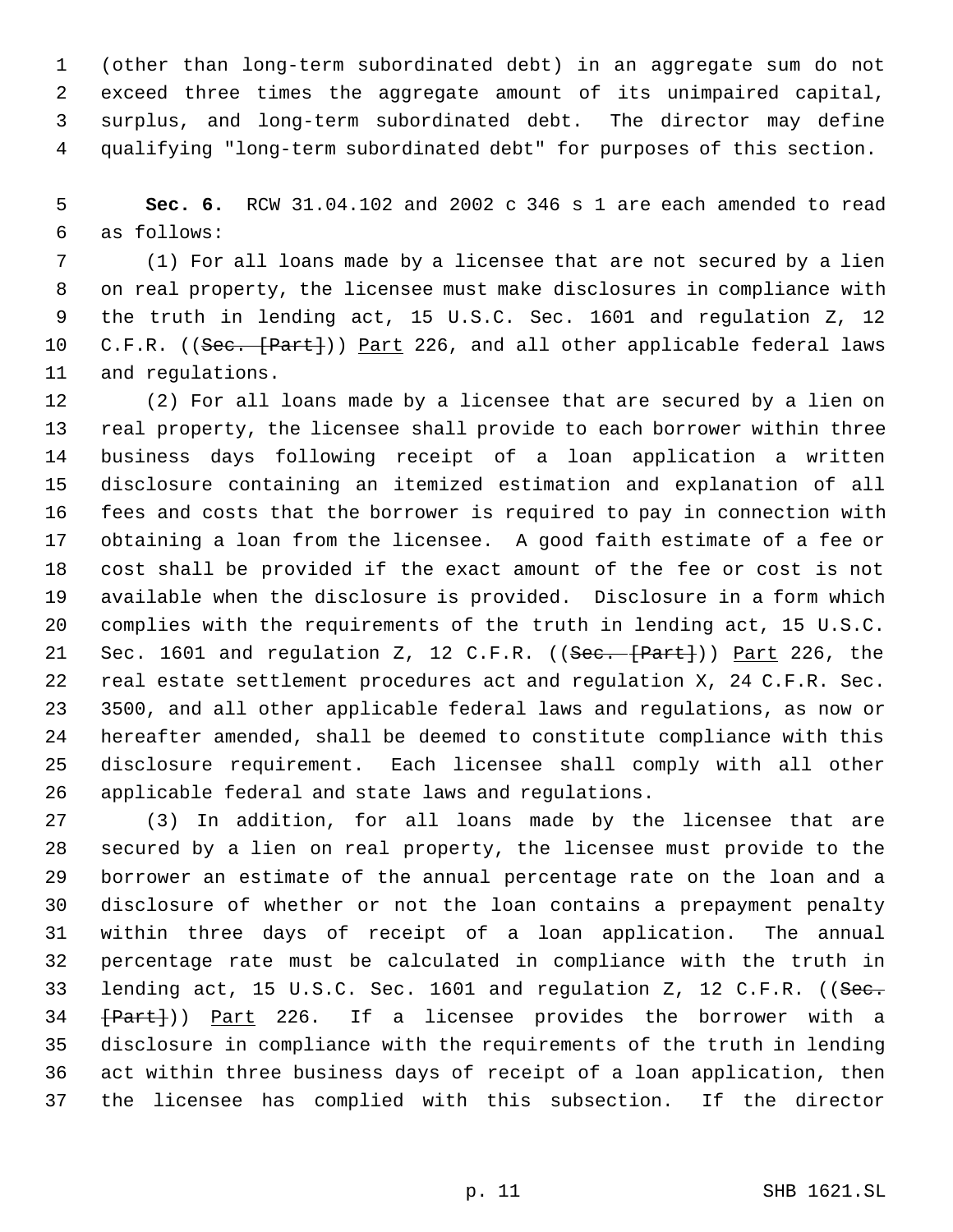determines that the federal government has required a disclosure that substantially meets the objectives of this subsection, then the director may make a determination by rule that compliance with this federal disclosure requirement constitutes compliance with this subsection.

 (4) In addition for all consumer loans made by the licensee that are secured by a lien on real property, the licensee must provide the 8 borrower with the one-page disclosure summary required in RCW 9 19.144.020.

 **Sec. 7.** RCW 31.04.105 and 2001 c 81 s 10 are each amended to read as follows:

Every licensee may:

 (1) Lend money at a rate that does not exceed twenty-five percent per annum as determined by the simple interest method of calculating interest owed;

 (2) In connection with the making of a loan, charge the borrower a nonrefundable, prepaid, loan origination fee not to exceed four percent of the first twenty thousand dollars and two percent thereafter of the principal amount of the loan advanced to or for the direct benefit of the borrower, which fee may be included in the principal balance of the loan;

 (3) Agree with the borrower for the payment of fees to third parties other than the licensee who provide goods or services to the licensee in connection with the preparation of the borrower's loan, including, but not limited to, credit reporting agencies, title companies, appraisers, structural and pest inspectors, and escrow companies, when such fees are actually paid by the licensee to a third party for such services or purposes and may include such fees in the amount of the loan. However, no charge may be collected unless a loan is made, except for reasonable fees properly incurred in connection with the appraisal of property by a qualified, independent, professional, third-party appraiser selected by the borrower and approved by the lender or in the absence of borrower selection, selected by the lender;

 (4) In connection with the making of a loan secured by real estate, when the borrower actually obtains a loan, agree with the borrower to pay a fee to a mortgage broker that is not owned by the licensee or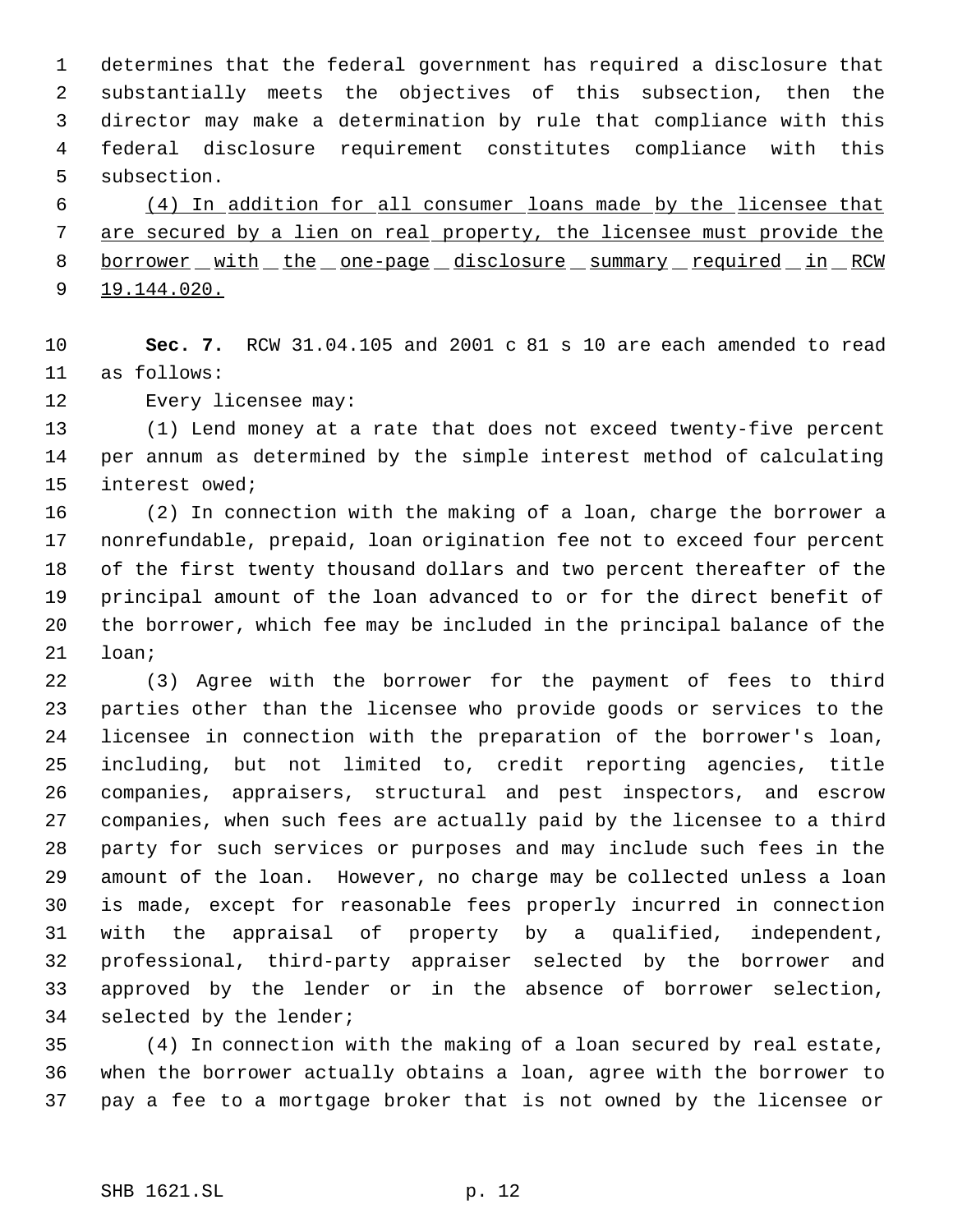under common ownership with the licensee and that performed services in connection with the origination of the loan. A licensee may not receive compensation as a mortgage broker in connection with any loan made by the licensee;

5 (5) Charge and collect a penalty of <u>not more than</u> ten ((cents or less on each dollar)) percent of any installment payment delinquent ten days or more;

 (6) Collect from the debtor reasonable attorneys' fees, actual expenses, and costs incurred in connection with the collection of a delinquent debt, a repossession, or a foreclosure when a debt is referred for collection to an attorney who is not a salaried employee of the licensee;

(7) Make open-end loans as provided in this chapter;

 (8) Charge and collect a fee for dishonored checks in an amount 15 approved by the director; and

 (9) In accordance with Title 48 RCW, sell insurance covering real and personal property, covering the life or disability or both of the borrower, and covering the involuntary unemployment of the borrower.

 **Sec. 8.** RCW 31.04.145 and 2001 c 81 s 11 are each amended to read as follows:

 (1) For the purpose of discovering violations of this chapter or securing information lawfully required under this chapter, the director may at any time, either personally or by designees, investigate or examine the loans and business and, wherever located, the books, accounts, records, papers, documents, files, and other information used in the business of every licensee and of every person who is engaged in the business making or assisting in the making of loans at interest rates authorized by this chapter, whether the person acts or claims to act as principal or agent, or under or without the authority of this chapter. For these purposes, the director or designated representatives shall have free access to the offices and places of business, books, accounts, papers, documents, other information, records, files, safes, and vaults of all such persons. The director or persons designated by the director may require the attendance of and examine under oath all persons whose testimony may be required about the loans or the business or the subject matter of any investigation, examination, or hearing and may require such person to produce books,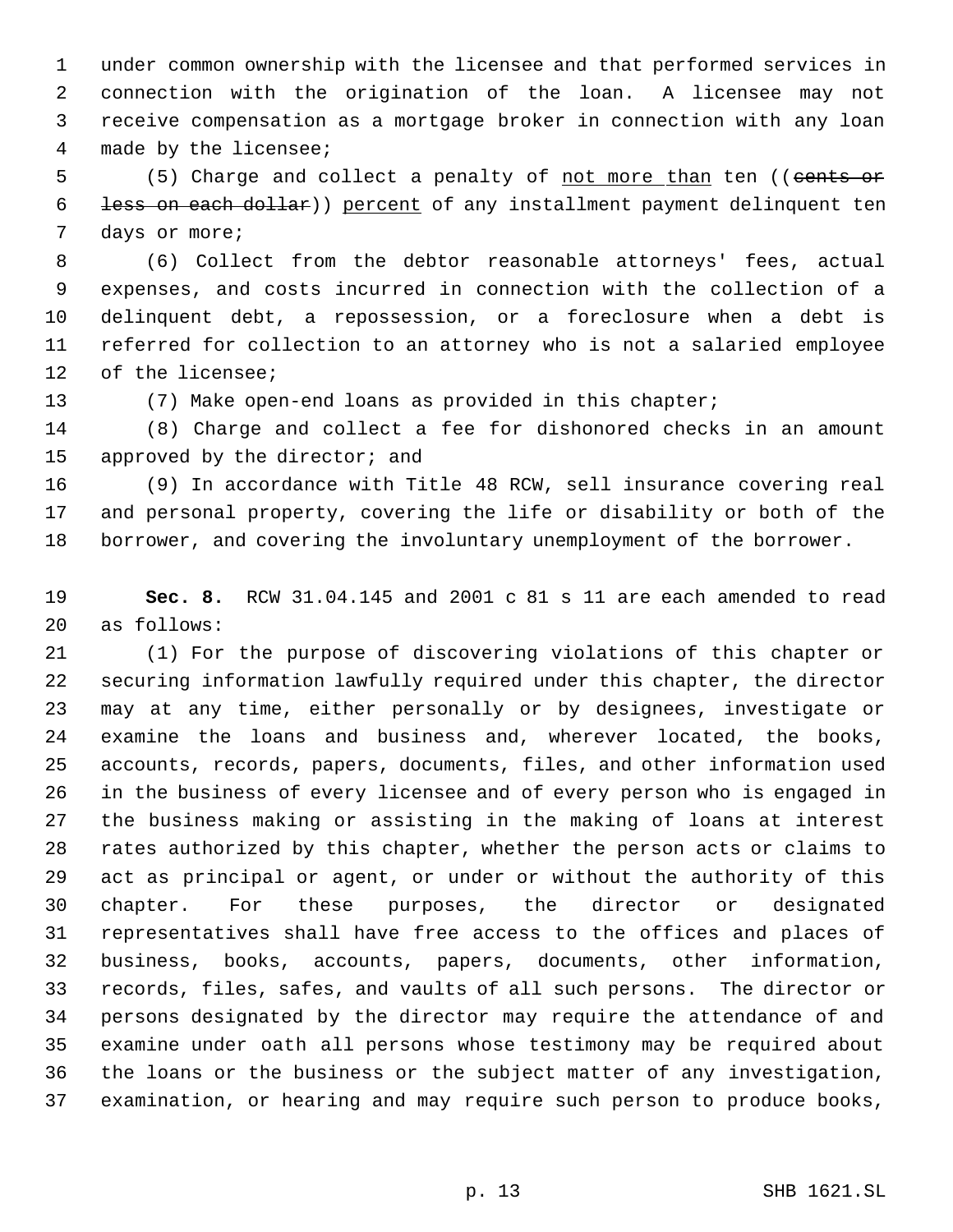accounts, papers, records, files, and any other information the director or designated persons deem relevant to the inquiry. The director may require the production of original books, accounts, papers, records, files, and other information; may require that such original books, accounts, papers, records, files, and other information be copied; or may make copies himself or herself or by designee of such original books, accounts, papers, records, files, or other information. If a licensee or person does not attend and testify, or does not produce the requested books, accounts, papers, records, files, or other information, then the director or designated persons may issue a subpoena or subpoena duces tecum requiring attendance or compelling production of the books, accounts, papers, records, files, or other information.

 (2) The director shall make such periodic examinations of the affairs, business, office, and records of each licensee as determined by rule.

 (3) Every licensee examined or investigated by the director or the director's designee shall pay to the director the cost of the examination or investigation of each licensed place of business as determined by rule by the director.

21 (4) In order to carry out the purposes of this section, the 22 director may:

 (a) Retain attorneys, accountants, or other professionals and specialists as examiners, auditors, or investigators to conduct or assist in the conduct of examinations or investigations;

26 (b) Enter into agreements or relationships with other government 27 officials or regulatory associations in order to improve efficiencies 28 and reduce regulatory burden by sharing resources, standardized or uniform methods or procedures, and documents, records, information, or evidence obtained under this section;

 (c) Use, hire, contract, or employ public or privately available analytical systems, methods, or software to examine or investigate the licensee, individual, or person subject to this act;

 (d) Accept and rely on examination or investigation reports made by 35 other government officials, within or without this state;

 (e) Accept audit reports made by an independent certified public accountant for the licensee, individual, or person subject to this act in the course of that part of the examination covering the same general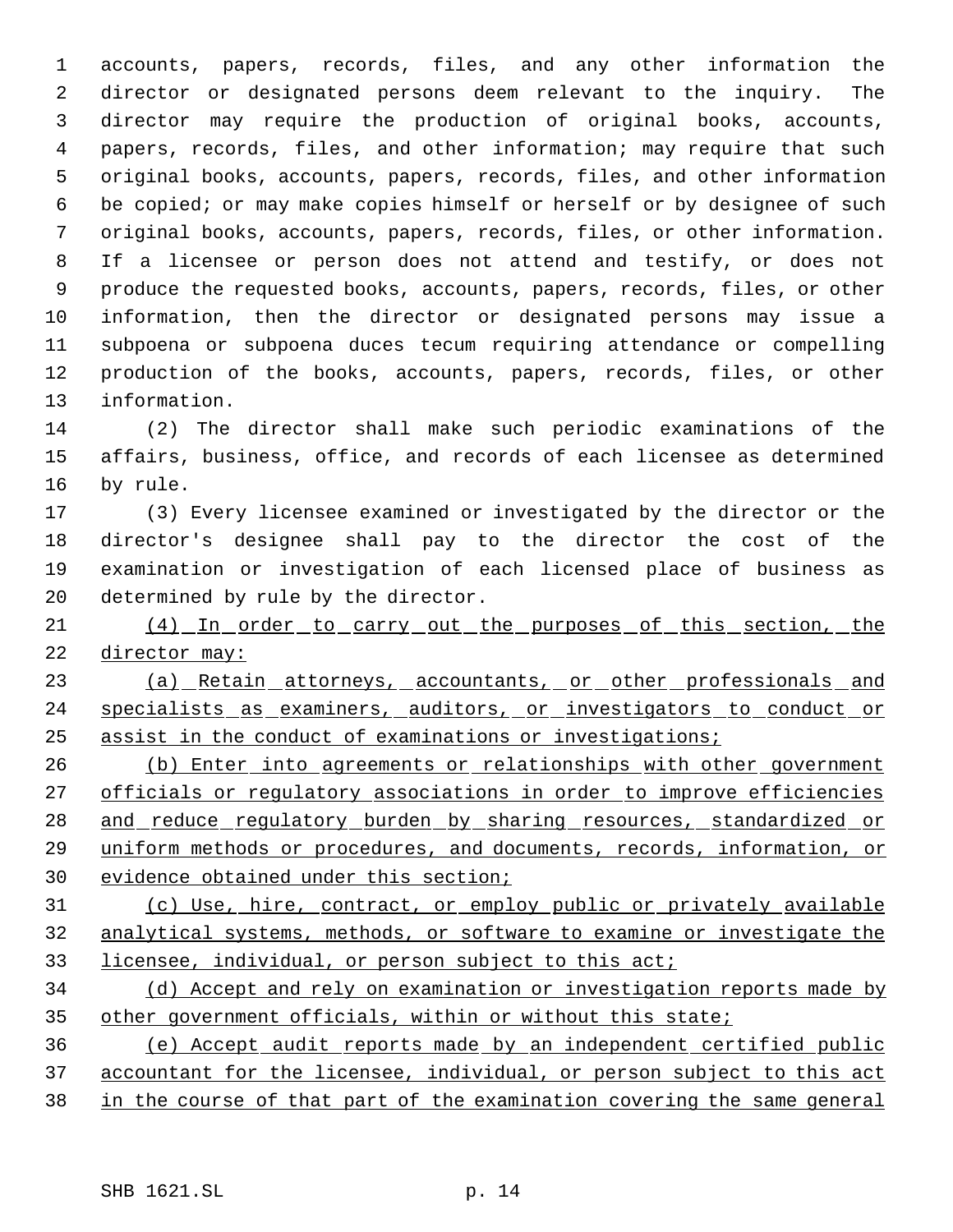1 subject matter as the audit and may incorporate the audit report in the 2 report of the examination, report of investigation, or other writing of the director; or

 (f) Assess the licensee, individual, or person subject to this act the cost of the services in (a) of this subsection.

 NEW SECTION. **Sec. 9.** A new section is added to chapter 31.04 RCW to read as follows:

 The authority of this chapter remains in effect, whether such a licensee, individual, or person subject to this act acts or claims to act under any licensing or registration law of this state, or claims to act without such an authority.

 NEW SECTION. **Sec. 10.** A new section is added to chapter 31.04 RCW to read as follows:

 An individual defined as a mortgage loan originator shall not engage in the business of a mortgage loan originator without first obtaining and maintaining annually a license under this act. Each licensed mortgage loan originator must register with and maintain a valid unique identifier issued by the nationwide mortgage licensing system and registry.

 NEW SECTION. **Sec. 11.** A new section is added to chapter 31.04 RCW to read as follows:

 The following are exempt from licensing as mortgage loan originators under this chapter:

 (1) Registered mortgage loan originators, or any individual required to be registered;

 (2) A licensed attorney who negotiates the terms of a residential mortgage loan on behalf of a client as an ancillary matter to the attorney's representation of the client, unless the attorney is compensated by a lender, a mortgage broker, or other mortgage loan originator or by any agent of a lender, mortgage broker, or other mortgage loan originator; or

 (3) Any individual who offers or negotiates terms of a residential mortgage loan with or on behalf of an immediate family member.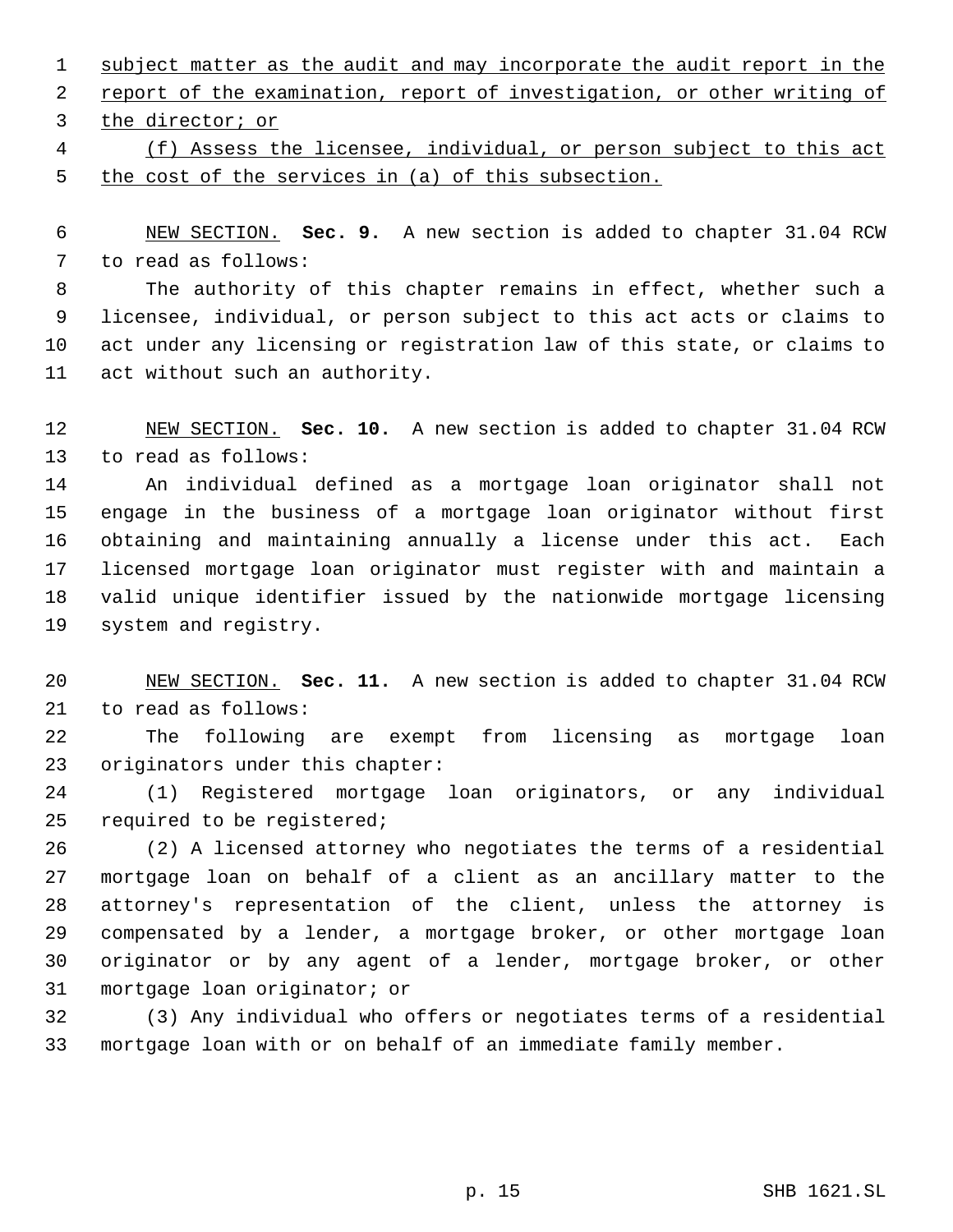NEW SECTION. **Sec. 12.** A new section is added to chapter 31.04 RCW to read as follows:

 An independent contractor may not engage in residential mortgage loan origination activities as a loan processor unless the independent contractor obtains and maintains a license under this chapter. Each independent contractor loan processor licensed as a mortgage loan originator must have and maintain a valid unique identifier issued by the nationwide mortgage licensing system and registry.

 NEW SECTION. **Sec. 13.** A new section is added to chapter 31.04 RCW to read as follows:

 An individual engaging solely in loan processor activities, who does not represent to the public, through advertising or other means of communicating or providing information including the use of business cards, stationery, brochures, signs, rate lists, or other promotional items, that such an individual can or will perform any of the activities of a mortgage loan originator is not required to obtain and maintain a mortgage loan originator license under this chapter.

 NEW SECTION. **Sec. 14.** A new section is added to chapter 31.04 RCW to read as follows:

 Applicants for a mortgage loan originator license shall apply on a form as prescribed by the director. Each form must contain content as set forth by rule, regulation, instruction, or procedure of the director and may be changed or updated as necessary by the director in order to carry out the purposes of this chapter, but must not be inconsistent with that required by the nationwide mortgage licensing system and registry.

 NEW SECTION. **Sec. 15.** A new section is added to chapter 31.04 RCW to read as follows:

 In order to fulfill the purposes of this act, the director is authorized to establish relationships or contracts with the nationwide mortgage licensing system and registry or other entities designated by the nationwide mortgage licensing system and registry to collect and maintain records and process transaction fees or other fees related to licensees or other persons subject to this chapter.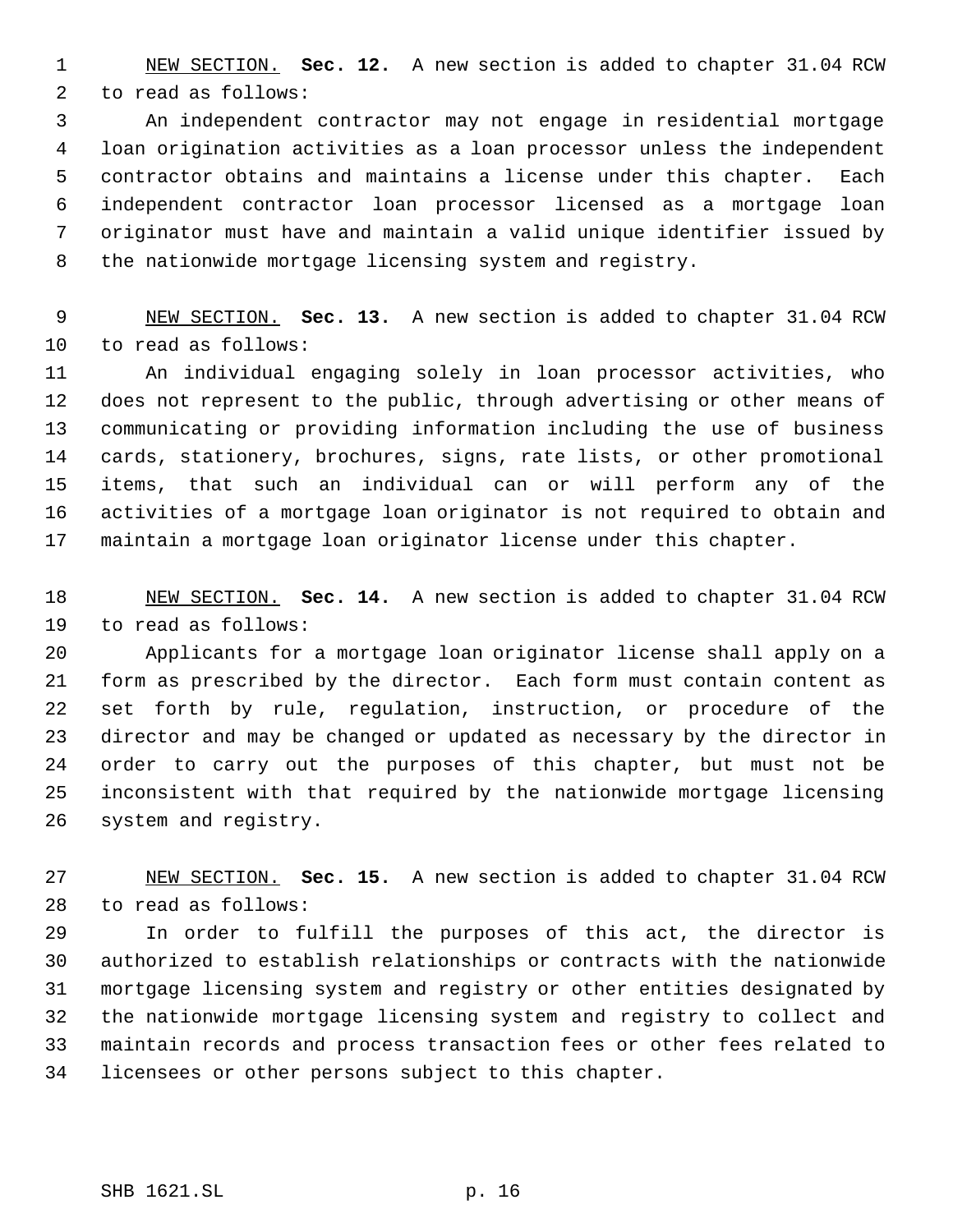NEW SECTION. **Sec. 16.** A new section is added to chapter 31.04 RCW to read as follows:

 (1) As part of or in connection with an application for any license under this section, or periodically upon license renewal, the mortgage loan originator applicant shall furnish information concerning his or her identity, including fingerprints for submission to the Washington state patrol, the federal bureau of investigation, the nationwide mortgage licensing system and registry, or any governmental agency or entity authorized to receive this information for a state and national criminal history background check; personal history; experience; business record; purposes; and other pertinent facts, as the director may reasonably require. As part of or in connection with an application for a license under this chapter, or periodically upon license renewal, the director is authorized to receive criminal history record information that includes nonconviction data as defined in RCW 10.97.030. The department may only disseminate nonconviction data obtained under this section to criminal justice agencies. This section does not apply to financial institutions regulated under chapters 31.12 and 31.13 RCW and Titles 30, 32, and 33 RCW.

 (2) As part of or in connection with an application for any license under this section, the mortgage loan originator applicant shall furnish information pertaining to personal history and experience in a form prescribed by the nationwide mortgage licensing system and registry, including (a) the submission of authorization for the nationwide mortgage licensing system and registry and the director to obtain an independent credit report obtained from a consumer reporting agency described in section 603(p) of the federal fair credit reporting act, and (b) information related to any administrative, civil, or criminal findings by any governmental jurisdiction.

 (3) In order to reduce the points of contact which the federal bureau of investigation may have to maintain, the director may use the nationwide mortgage licensing system and registry as a channeling agent for requesting information from and distributing information to the department of justice or any governmental agency.

 (4) In order to reduce the points of contact which the director may have to maintain, the director may use the nationwide mortgage licensing system and registry as a channeling agent for requesting and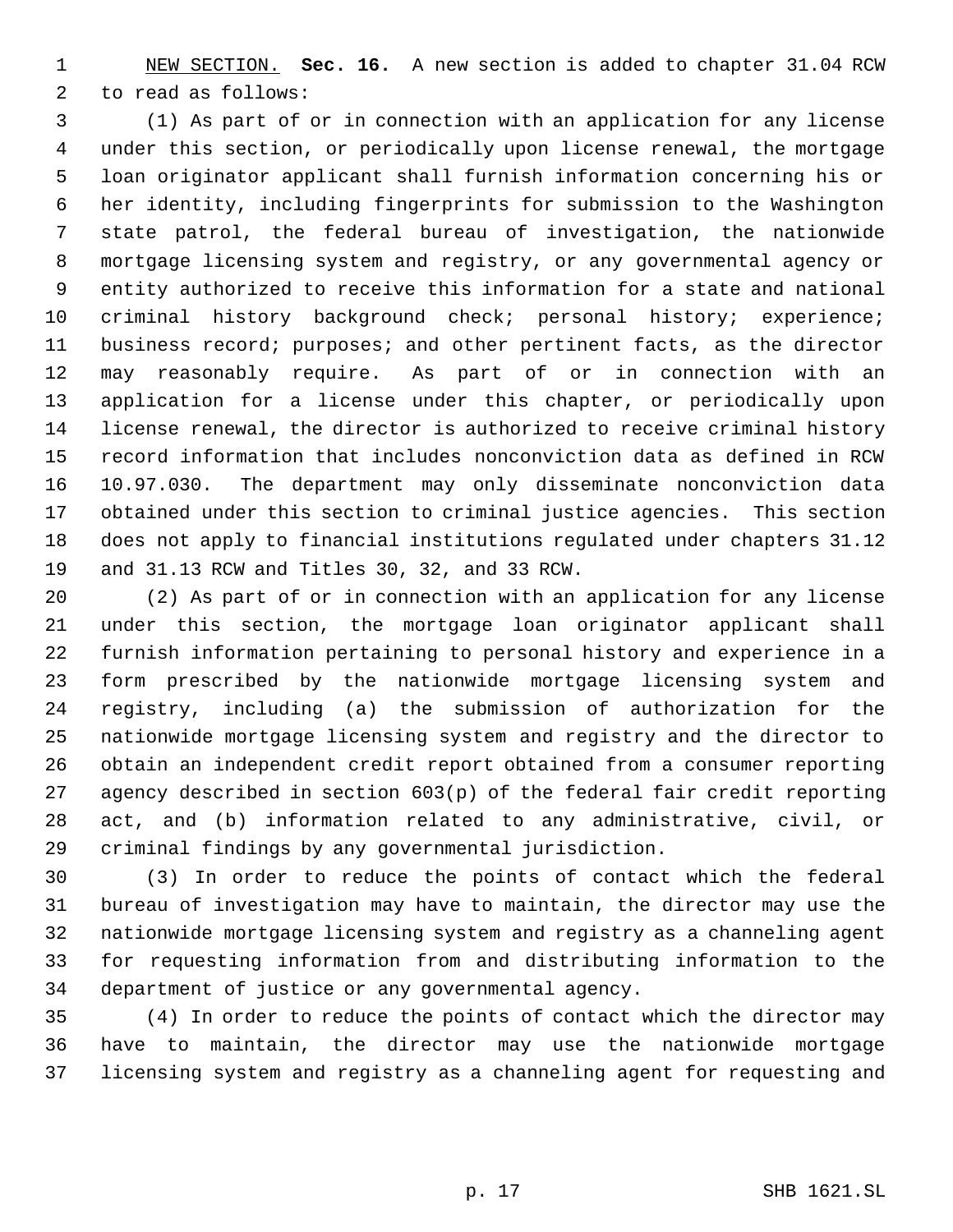distributing information to and from any source so directed by the director.

 NEW SECTION. **Sec. 17.** A new section is added to chapter 31.04 RCW to read as follows:

 (1) The application for a mortgage loan originator license must contain at least the following information:

 (a) The name, address, date of birth, and social security number of the mortgage loan originator applicant, and any other names, dates of birth, or social security numbers previously used by the mortgage loan 10 originator applicant, unless waived by the director; and

 (b) Other information regarding the mortgage loan originator applicant's background, experience, character, and general fitness as the director may require by rule, or as deemed necessary by the nationwide mortgage licensing system and registry.

 (2) At the time of filing an application for a license or a license renewal under this chapter, each mortgage loan originator applicant shall pay to the director through the nationwide mortgage licensing system and registry the application or renewal fee of up to one hundred fifty dollars. The director shall deposit the moneys in the financial services regulation fund.

 NEW SECTION. **Sec. 18.** A new section is added to chapter 31.04 RCW to read as follows:

 (1) The director shall issue and deliver a mortgage loan originator license if, after investigation, the director makes at a minimum the following findings:

(a) The applicant has paid the required license fees;

(b) The applicant has met the requirements of this chapter;

 (c) The applicant has never had a mortgage loan originator license revoked in any governmental jurisdiction, except that, for the purposes of this subsection, a subsequent formal vacation of such revocation is not a revocation;

 (d) The applicant has not been convicted of, or pled guilty or nolo contendere to, a felony in a domestic, foreign, or military court (i) during the seven-year period preceding the date of the application for licensing and registration; or (ii) at any time preceding the date of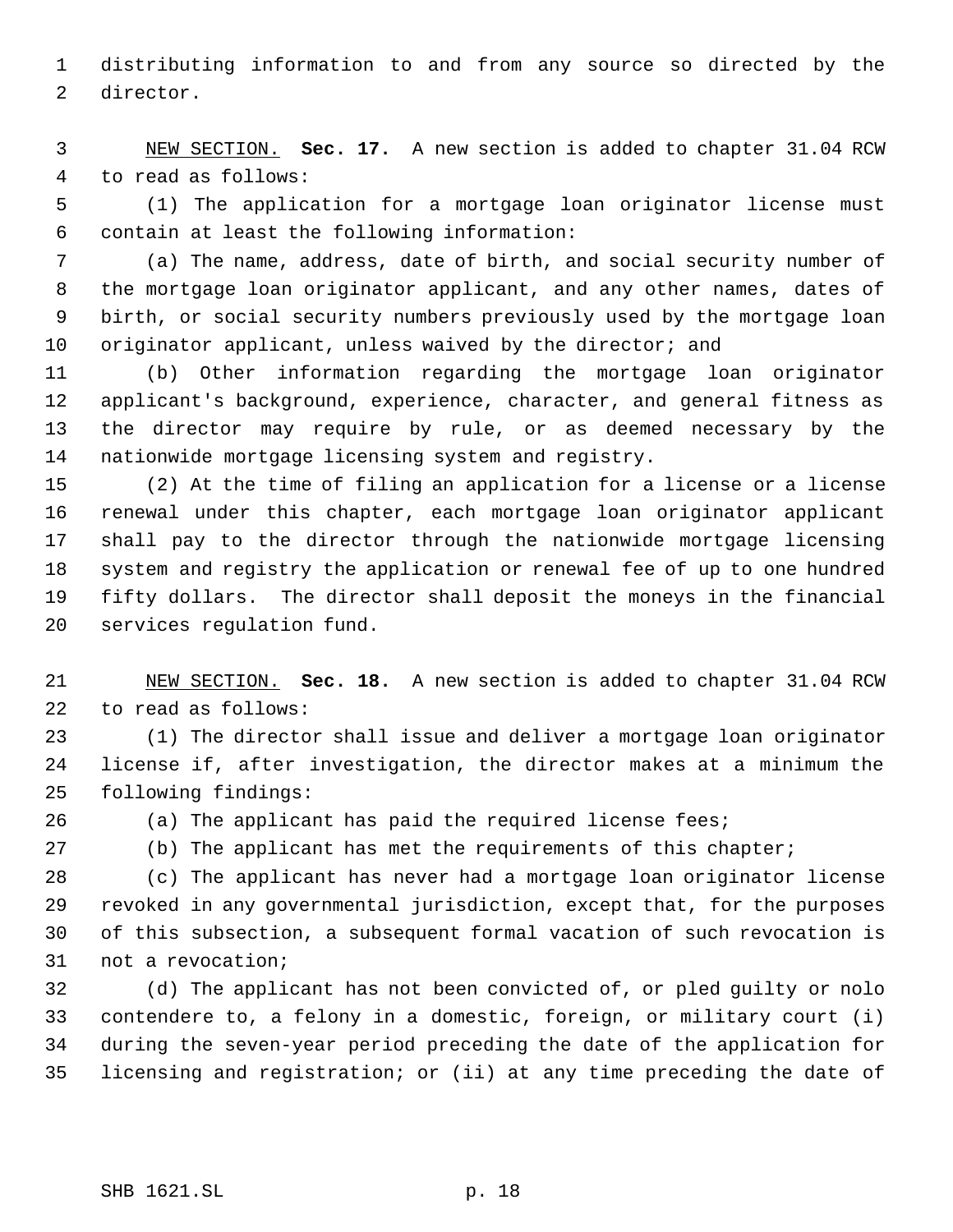application, if the felony involved an act of fraud, dishonesty, breach of trust, or money laundering;

 (e) The applicant has demonstrated financial responsibility, character, and general fitness such as to command the confidence of the community and to warrant a determination that the mortgage loan originator will operate honestly, fairly, and efficiently within the purposes of this act. For the purposes of this section, an applicant has not demonstrated financial responsibility when the applicant shows disregard in the management of his or her financial condition. A determination that an individual has shown disregard in the management of his or her financial condition may include, but is not limited to, an assessment of: Current outstanding judgments, except judgments solely as a result of medical expenses; current outstanding tax liens or other government liens and filings; foreclosures within the last three years; or a pattern of seriously delinquent accounts within the past three years;

 (f) The applicant has completed the prelicensing education 18 requirement as required by this chapter;

 (g) The applicant has passed a written test that meets the test 20 requirement as required by this chapter;

 (h) The consumer loan licensee that the applicant works for has met 22 the surety bond requirement as required by this chapter;

 (i) The applicant has not been found to be in violation of this 24 chapter or rules adopted under this chapter;

 (j) The mortgage loan originator licensee has completed, during the calendar year preceding a licensee's annual license renewal date, continuing education as required by this chapter.

 (2) If the director finds the conditions of this section have not been met, the director shall not issue the mortgage loan originator license. The director shall notify the applicant of the denial and return to the mortgage loan originator applicant any remaining portion of the license fee that exceeds the department's actual cost to investigate the license.

 NEW SECTION. **Sec. 19.** A new section is added to chapter 31.04 RCW to read as follows:

 (1) A mortgage loan originator license issued under this section expires annually. The director shall establish rules regarding the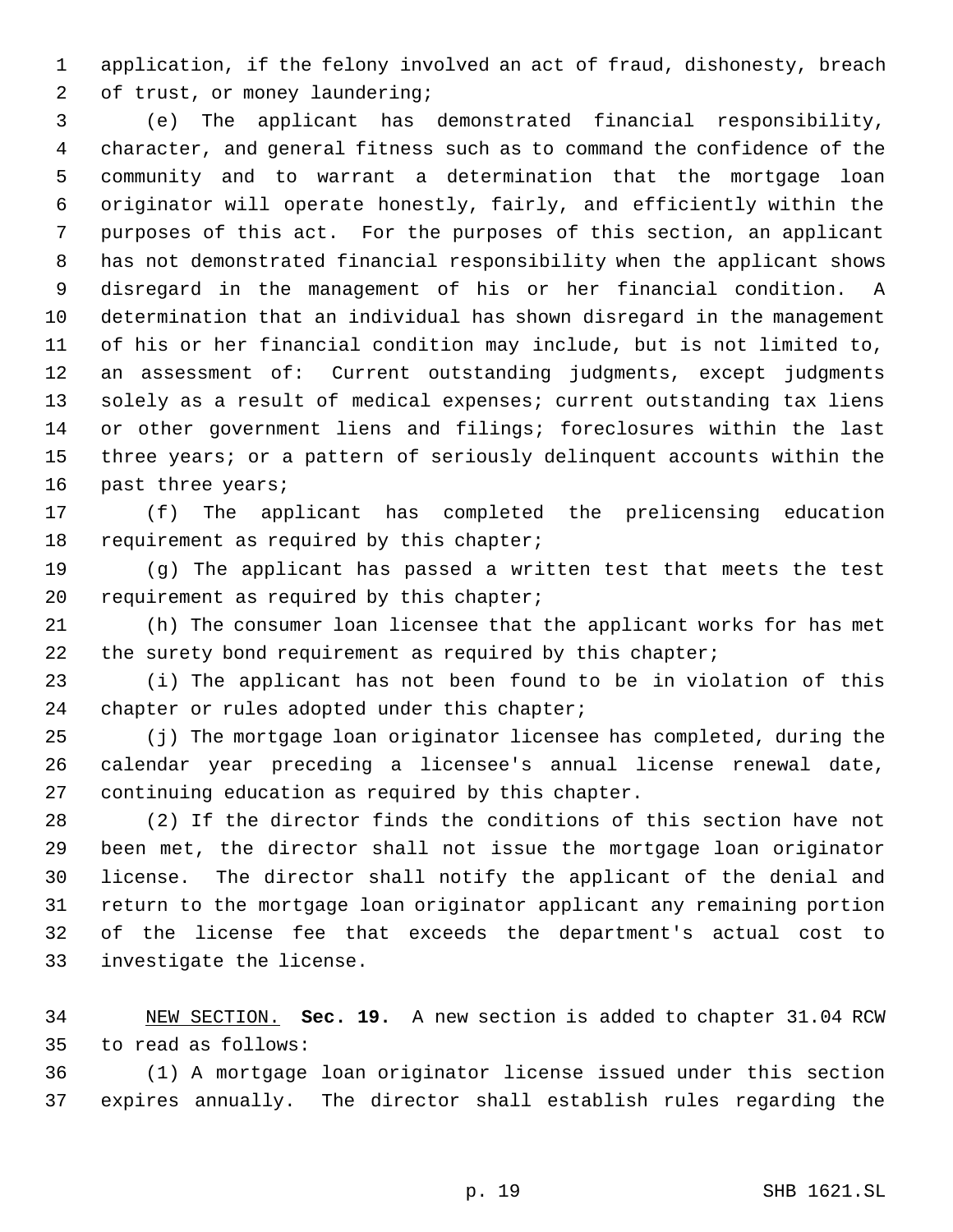mortgage loan originator license renewal process created under this chapter. At a minimum a mortgage loan originator may not renew a license under this chapter unless the mortgage loan originator continues to meet the minimum standards for a license, and has satisfied the annual continuing education requirements.

 (2) A mortgage loan originator licensee may surrender a license by delivering to the director through the nationwide mortgage licensing system and registry written notice of surrender, but the surrender does not affect the mortgage loan originator licensee's civil or criminal liability or any administrative actions arising from acts or omissions occurring before such a surrender.

 NEW SECTION. **Sec. 20.** A new section is added to chapter 31.04 RCW to read as follows:

 For the purposes of implementing an orderly and efficient mortgage loan originator licensing process, the director may establish licensing rules and interim procedures for licensing and acceptance of applications. For previously registered or licensed individuals the director may establish expedited review and licensing procedures.

 NEW SECTION. **Sec. 21.** A new section is added to chapter 31.04 RCW to read as follows:

 To prevent undue delay in the issuance of a mortgage loan originator license and to facilitate the business of a mortgage loan originator, an interim license with a fixed date of expiration may be issued when the director determines that the mortgage loan originator has substantially fulfilled the requirements for mortgage loan originator licensing. The director may adopt rules describing the information required before an interim license can be granted.

 NEW SECTION. **Sec. 22.** A new section is added to chapter 31.04 RCW to read as follows:

 (1) Each mortgage loan originator applicant shall complete at least twenty hours of prelicensing education approved by the nationwide mortgage licensing system and registry. The prelicensing education shall include at least three hours of federal law and regulations; three hours of ethics, which shall include instruction on fraud, consumer protection, and fair lending issues; two hours of training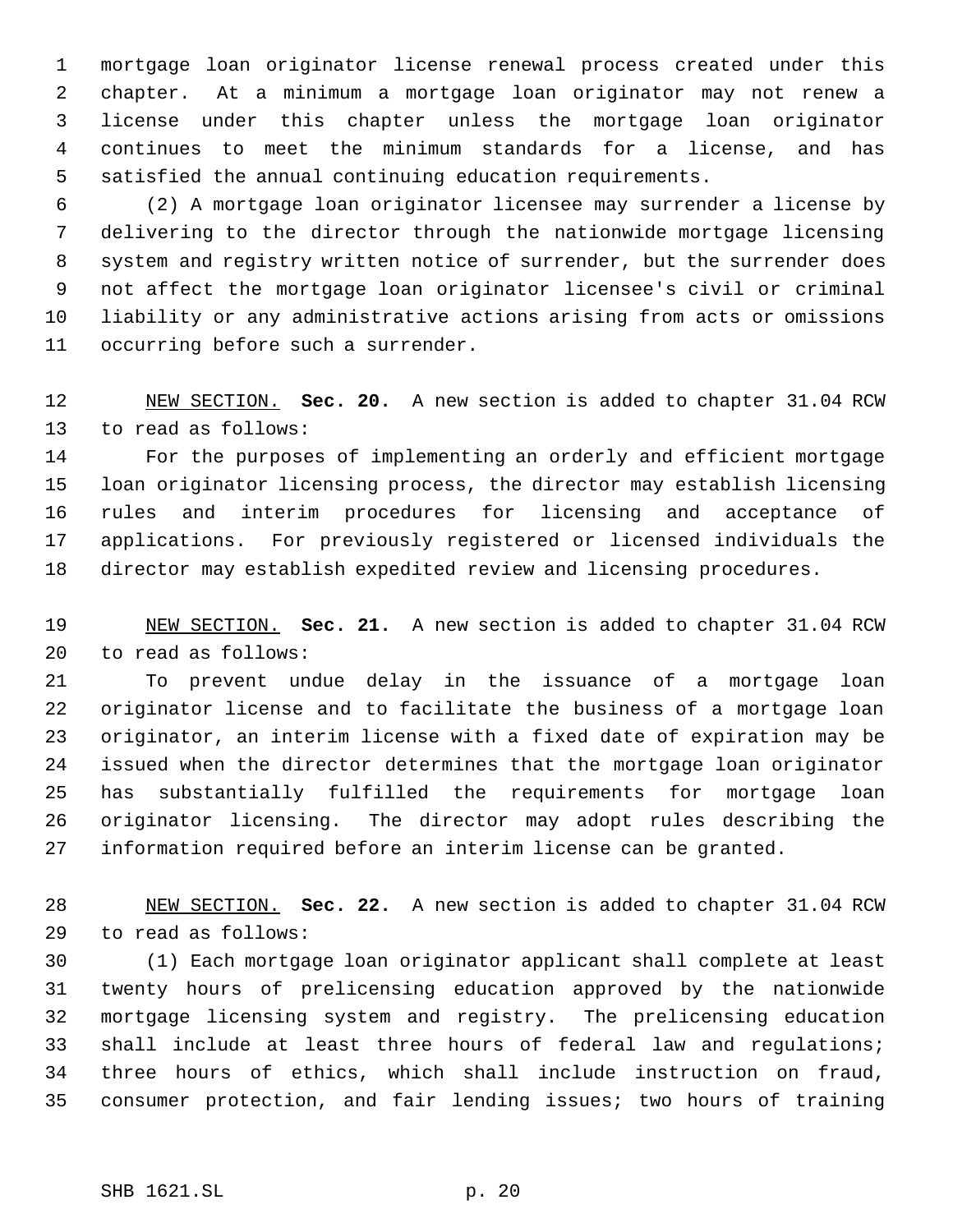related to lending standards for the nontraditional mortgage product marketplace; and at least two hours of training specifically related to Washington law.

 (2) A mortgage loan originator applicant having successfully completed the prelicensing education requirements approved by the nationwide mortgage licensing system and registry for any state shall be accepted as credit towards completion of prelicensing education requirements in this state.

 (3) This chapter does not preclude any prelicensing education course, as approved by the nationwide mortgage licensing system and registry, that is provided by the employer of the mortgage loan originator applicant or an entity which is affiliated with the applicant by an agency contract, or any subsidiary or affiliate of such an employer or entity. Prelicensing education may be offered either in a classroom, online, or by any other means approved by the nationwide mortgage licensing system and registry.

 NEW SECTION. **Sec. 23.** A new section is added to chapter 31.04 RCW to read as follows:

 (1) To obtain a mortgage loan originator license, an individual must pass a test developed by the nationwide mortgage licensing system and registry and administered by a test provider approved by the nationwide mortgage licensing system and registry based upon reasonable standards.

 (2) An individual is not considered to have passed a test unless the individual achieves a test score of not less than seventy-five percent correct answers to questions.

 (a) An individual may retake a test three consecutive times with each consecutive taking occurring at least thirty days after the preceding test.

 (b) After failing three consecutive tests, an individual must wait at least six months before taking the test again.

 (c) A licensed mortgage loan originator who fails to maintain a valid license for a period of five years or longer must retake the test, not taking into account any time during which that individual is a registered mortgage loan originator.

 (3) This section does not prohibit a test provider approved by the nationwide mortgage licensing system and registry from providing a test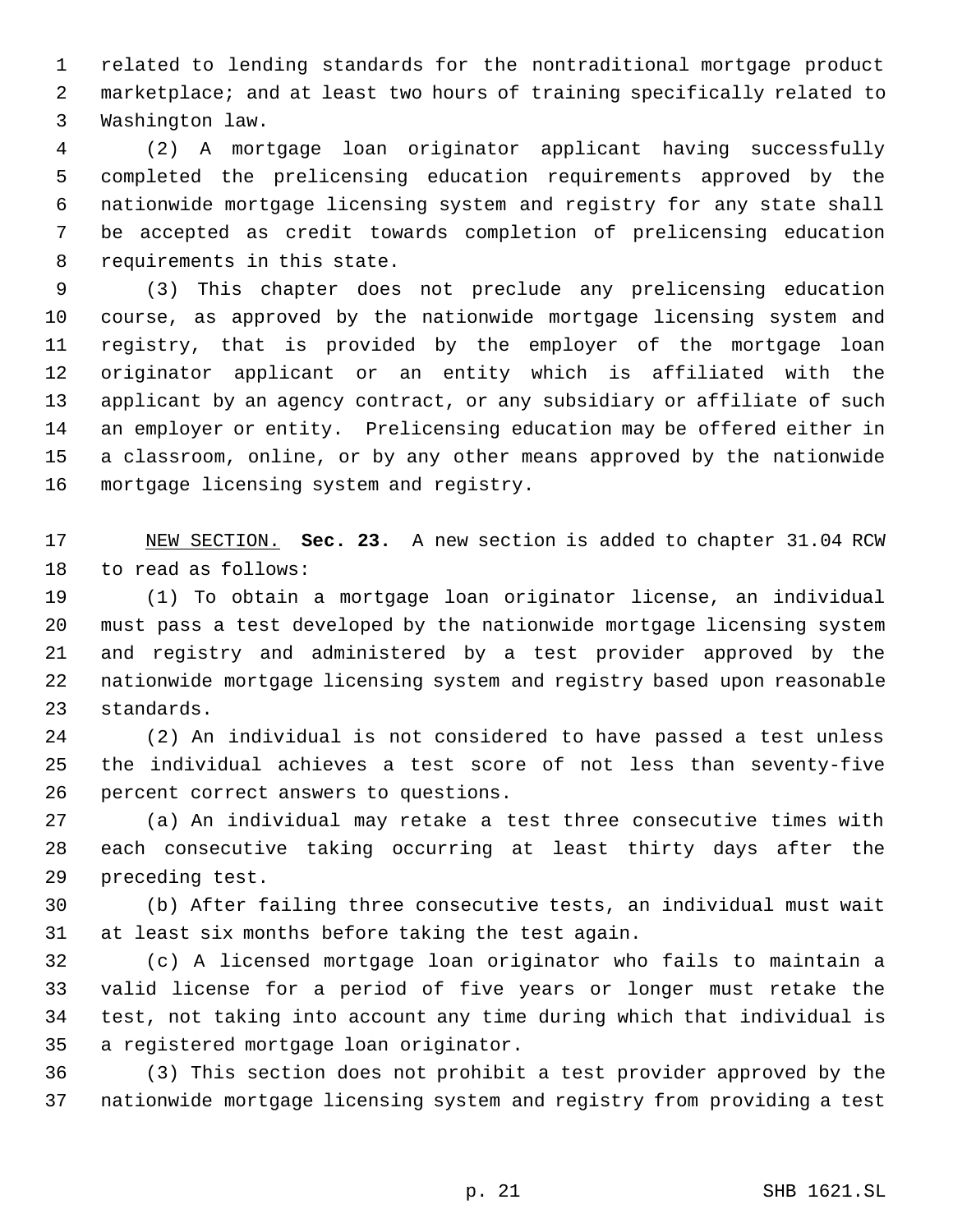at the location of the employer of the mortgage loan originator applicant or any subsidiary or affiliate of the employer of the applicant, or any entity with which the applicant holds an exclusive arrangement to conduct the business of a mortgage loan originator.

 NEW SECTION. **Sec. 24.** A new section is added to chapter 31.04 RCW to read as follows:

 (1) A licensed mortgage loan originator must complete a minimum of eight hours of continuing education approved by the nationwide mortgage licensing system and registry which must include at least three hours of federal law and regulations; two hours of ethics, which must include instruction on fraud, consumer protection, and fair lending issues; and two hours of training related to lending standards for the nontraditional mortgage product marketplace. Additionally, the director may require at least one hour of continuing education on Washington law provided by and administered through an approved provider.

 (2) The nationwide mortgage licensing system and registry must review and approve continuing education courses. Review and approval of a continuing education course must include review and approval of the course provider.

 (3) A licensed mortgage loan originator may only receive credit for a continuing education course in the year in which the course is taken, and may not take the same approved course in the same or successive years to meet the annual requirements for continuing education.

 (4) A licensed mortgage loan originator who is an instructor of an approved continuing education course may receive credit for the licensed mortgage loan originator's own annual continuing education requirement at the rate of two hours credit for every one hour taught.

 (5) A person having successfully completed the education requirements approved by the nationwide mortgage licensing system and registry for any state must have their credits accepted as credit towards completion of continuing education requirements in this state.

 (6) This section does not preclude any education course, as approved by the nationwide mortgage licensing system and registry, that is provided by the employer of the mortgage loan originator or an entity which is affiliated with the mortgage loan originator by an agency contract, or any subsidiary or affiliate of such employer or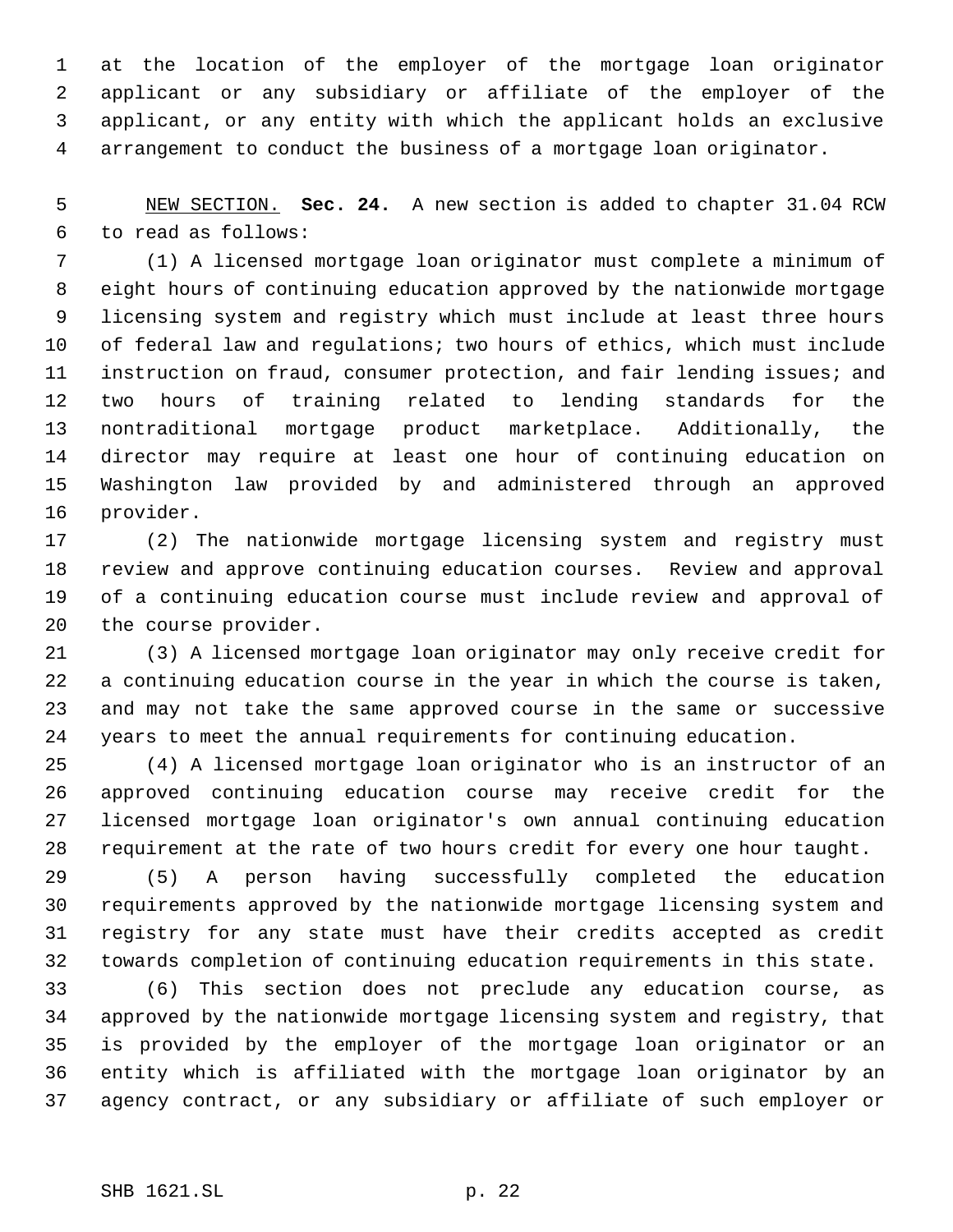entity. Continuing education may be offered either in a classroom, online, or by any other means approved by the nationwide mortgage licensing system and registry.

 NEW SECTION. **Sec. 25.** A new section is added to chapter 31.04 RCW to read as follows:

 The director shall establish a process whereby mortgage loan originators may challenge information entered into the nationwide mortgage licensing system and registry by the director.

 NEW SECTION. **Sec. 26.** A new section is added to chapter 31.04 RCW to read as follows:

 (1) Except as otherwise provided in section 1512 of the S.A.F.E. act, the requirements under any federal law or chapter 42.56 RCW regarding the privacy or confidentiality of any information or material provided to the nationwide mortgage licensing system and registry, and any privilege arising under federal or state law, including the rules of any federal or state court, with respect to that information or material, continues to apply to the information or material after the information or material has been disclosed to the nationwide mortgage licensing system and registry. Information and material may be shared with all state and federal regulatory officials with mortgage industry oversight authority without the loss of privilege or the loss of confidentiality protections provided by federal law or state law.

 (2) For the purposes under subsection (1) of this section, the director is authorized to enter agreements or sharing arrangements with other governmental agencies, the conference of state bank supervisors, the American association of residential mortgage regulators, or other associations representing governmental agencies as established by rule, regulation, or order of the director.

 (3) Information or material that is subject to a privilege or confidentiality under subsection (1) of this section is not subject to:

 (a) Disclosure under any federal or state law governing the disclosure to the public of information held by an officer or an agency of the federal government or the respective state; or

 (b) Subpoena or discovery, or admission into evidence, in any private civil action or administrative process unless, with respect to any privilege held by the nationwide mortgage licensing system and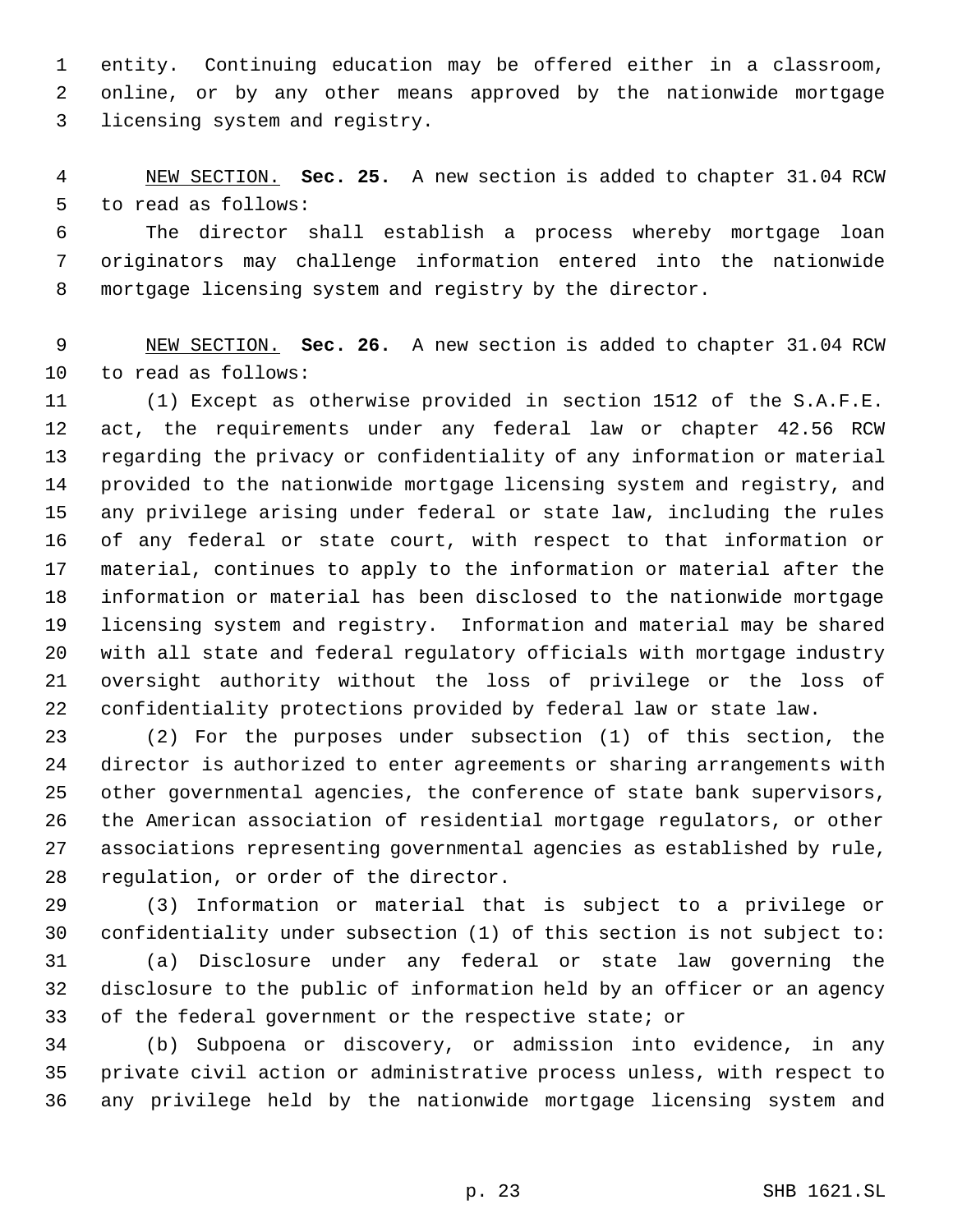registry with respect to that information or material, the person to whom the information or material pertains waives, in whole or in part, in the discretion of that person, that privilege.

 (4) Chapter 42.56 RCW relating to the disclosure of confidential supervisory information or any information or material described in subsection (1) of this section that is inconsistent with subsection (1) of this section is superseded by the requirements of this section.

 (5) This section does not apply to the information or material relating to the employment history of, and publicly adjudicated disciplinary and enforcement actions against, mortgage loan originators that is included in the nationwide mortgage licensing system and registry for access by the public.

 NEW SECTION. **Sec. 27.** A new section is added to chapter 31.04 RCW to read as follows:

 Each consumer loan company licensee who makes or brokers a loan secured by real property shall submit to the nationwide mortgage licensing system and registry reports of condition, which must be in the form and must contain the information as the nationwide mortgage licensing system and registry may require.

 NEW SECTION. **Sec. 28.** A new section is added to chapter 31.04 RCW to read as follows:

 The director is authorized to regularly report violations of this act, as well as enforcement actions and other relevant information, to the nationwide mortgage licensing system and registry.

 NEW SECTION. **Sec. 29.** A new section is added to chapter 31.04 RCW to read as follows:

 The unique identifier of any mortgage loan originator must be clearly shown on all residential mortgage loan application forms, solicitations, or advertisements, including business cards or web sites, and any other documents as established by rule, regulation, or order of the director. This section does not apply to consumer loan company licensees.

 **Sec. 30.** RCW 31.04.165 and 2001 c 81 s 13 are each amended to read as follows:

SHB 1621.SL p. 24